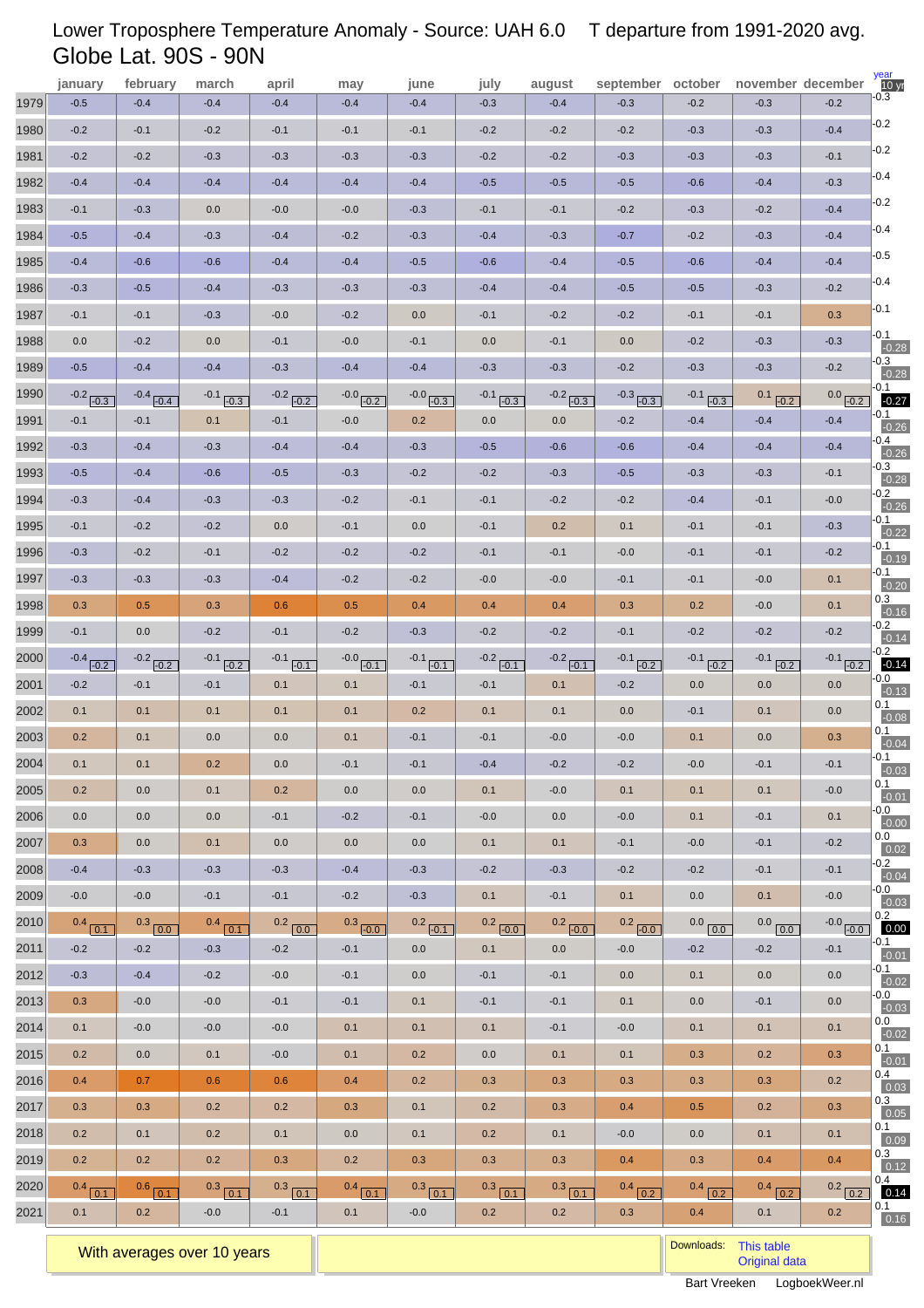# Lower Troposphere Temperature Anomaly - Source: UAH 6.0 T departure from 1991-2020 avg. USA Lower 48 States

|      | january      | february             | march            | april                | may           | june                | july             | august        | september october |               | november december |                  | year<br>10 <sub>yr</sub> |
|------|--------------|----------------------|------------------|----------------------|---------------|---------------------|------------------|---------------|-------------------|---------------|-------------------|------------------|--------------------------|
| 1979 | $-3.2$       | $-1.8$               | $-0.7$           | $-0.7$               | $-0.8$        | $-0.6$              | $-0.2$           | $-0.7$        | 0.6               | 0.2           | $-1.2$            | 1.5              | 0.6                      |
| 1980 | $-0.7$       | $-1.0$               | $-1.2$           | $-0.4$               | $-0.5$        | $-0.2$              | 0.6              | $-0.1$        | 0.1               | $-0.7$        | $-0.1$            | 1.3              | $-0.2$                   |
| 1981 | 0.1          | 0.1                  | $-1.9$           | 2.0 <sub>1</sub>     | $-0.8$        | 0.6                 | 0.2              | $-0.2$        | $-0.3$            | $-0.6$        | 0.6               | $-0.3$           | $-0.0$                   |
| 1982 | $-1.4$       | $-0.6$               | $-0.6$           | $-1.4$               | $-0.4$        | $-1.4$              | $-0.4$           | $-0.2$        | $-0.5$            | $-0.6$        | $-0.8$            | 0.4              | $-0.6$                   |
| 1983 | 0.3          | $-0.3$               | $-1.0$           | $-2.7$               | $-1.6$        | $-1.2$              | 0.2              | 0.9           | $-0.2$            | 0.3           | $-0.3$            | $-2.2$           | $-0.6$                   |
| 1984 | $-0.6$       | $-0.1$               | $-1.2$           | $-1.1$               | $-0.2$        | $-0.5$              | $-0.3$           | 0.0           | $-1.1$            | $-0.9$        | $-0.6$            | 0.8              | $-0.5$                   |
| 1985 | $-1.6$       | $-1.6$               | $-0.2$           | 0.5                  | 0.3           | $-0.4$              | $-0.3$           | $-0.7$        | $-1.1$            | $-0.1$        | $-0.7$            | $-1.2$           | $-0.6$                   |
| 1986 | 0.9          | 0.2                  | 0.7              | 0.4                  | 0.1           | 0.9                 | $-0.3$           | $-0.5$        | $-1.4$            | $-0.6$        | $-0.0$            | $-0.1$           | 0.0                      |
| 1987 | $-0.3$       | 0.3                  | $-0.4$           | 0.5                  | 0.6           | 0.5                 | $-0.4$           | $-0.5$        | $-0.9$            | $-0.7$        | 0.2               | 0.3              | $-0.1$                   |
| 1988 | $-1.5$       | $-1.4$               | $-1.0$           | 0.0                  | $-0.1$        | 1.1                 | 0.2              | 0.5           | 0.3               | $-0.6$        | $-0.4$            | $-0.4$           | $-0.3$<br>$-0.36$        |
| 1989 | 0.5          | $-1.0$               | 0.6              | 0.3                  | $-0.3$        | $-0.5$              | 0.0              | $-0.8$        | $-0.2$            | $-0.3$        | $-0.2$            | $-2.2$           | -0.3<br>$-0.33$          |
| 1990 | $0.9$ $-0.3$ | $0.0$ $-0.4$         | $0.6$ $-0.4$     | $0.0$ $-0.1$         | $-1.0$ $-0.3$ | $0.6$ $-0.0$        | $-0.4$ $-0.2$    | $-0.5$ $-0.2$ | $0.5$ $-0.5$      | 0.1<br>$-0.4$ | 1.5 .0.1          | $-0.4$ $-0.5$    | 0.2<br>$-0.29$           |
| 1991 | $-1.0$       | 1.5                  | $-0.6$           | $-0.2$               | 0.6           | $-0.2$              | $-0.2$           | $-0.1$        | $-0.3$            | $-0.2$        | $-1.0$            | 0.8              | $-0.1$<br>$-0.29$        |
| 1992 | 0.3          | 0.6                  | $-0.5$           | 0.5                  | 0.1           | $-0.7$              | $-1.3$           | $-1.3$        | $-0.4$            | $-0.2$        | $-1.3$            | $-0.3$           | -0.4<br>$-0.27$          |
| 1993 | $-0.3$       | $-1.4$               | $-0.8$           | $-1.2$               | $-0.1$        | $-0.7$              | $-0.7$           | $-0.5$        | $-1.1$            | $-0.8$        | $-1.1$            | $-0.3$           | $-0.8$<br>$-0.28$        |
| 1994 | $-1.1$       | $-1.1$               | 0.2              | 0.4                  | 0.1           | 0.8                 | $-0.5$           | $-0.2$        | $-0.6$            | $-0.3$        | 0.1               | 1.3 <sub>l</sub> | $-0.1$<br>$-0.24$        |
| 1995 | $-0.3$       | 0.2                  | 0.3              | $-1.1$               | $-1.0$        | $-0.7$              | $-0.3$           | 1.4           | $-0.4$            | 0.0           | $-0.4$            | $-0.2$           | -0.2<br>$-0.20$          |
| 1996 | $-0.8$       | 0.3                  | $-1.4$           | $-0.6$               | 0.2           | 0.4                 | $-0.1$           | $-0.2$        | $-1.2$            | $-0.2$        | $-0.7$            | $-0.3$           | $-0.4$<br>$-0.24$        |
| 1997 | $-0.6$       | $-0.1$               | 0.7              | $-1.8$               | $-0.7$        | $-0.2$              | $-0.3$           | $-0.2$        | 0.7               | $-0.5$        | $-1.2$            | $-0.6$           | $-0.4$<br>$-0.27$        |
| 1998 | 0.1          | 0.1                  | $-0.9$           | $-0.9$               | 0.6           | $-0.4$              | 0.8              | 0.6           | 1.5               | 0.5           | 0.7               | 0.7              | 0.3<br>$-0.22$           |
| 1999 | 0.5          | 1.1                  | 0.0              | 0.1                  | $-0.3$        | $-0.3$              | 0.3              | 0.2           | $-0.6$            | 0.5           | 1.9               | 0.6              | 0.3<br>$-0.15$           |
| 2000 | $0.1$ $-0.3$ | $1.4$ <sub>0.3</sub> | $1.0$ $-0.2$     | $0.6$ $-0.4$         | 13 01         | $0.2$ $-0.2$        | $-0.3$ $-0.3$    | $0.3$ $0.0$   | $0.2$ $-0.2$      | $-0.4$ $-0.2$ | $-1.8$ $-0.5$     | $-1.5$ 0.0       | 0.1<br>$-0.15$           |
| 2001 | $-0.2$       | $-0.4$               | $-1.0$           | 0.4                  | 0.4           | $-0.1$              | 0.2              | 0.3           | $-0.3$            | $-0.3$        | 1.3               | 0.2              | $0.0\,$<br>$-0.14$       |
| 2002 | 0.5          | 0.4                  | $-0.9$           | 1.0                  | $-0.6$        | 0.5                 | 0.5              | $-0.2$        | 0.2               | $-1.5$        | $-0.7$            | $-0.4$           | -0.1<br>$-0.11$          |
| 2003 | 0.5          | $-0.9$               | $-0.2$           | 0.1                  | 0.1           | $-0.6$              | 0.3              | 0.4           | $-0.5$            | 0.9           | $-0.3$            | 0.4              | 0.0<br>$-0.04$           |
| 2004 | $-0.4$       | $-0.6$               | 1.3              | 0.1                  | 0.3           | $-0.9$              | $-0.8$           | $-1.5$        | $-0.1$            | $-0.3$        | 0.1               | 0.0              | $-0.2$<br>$-0.05$        |
| 2005 | 0.9          | 0.4                  | $-1.1$           | $-0.1$               | $-0.7$        | $-0.1$              | 0.5              | $-0.0$        | 0.5               | 0.6           | 0.6               | $-0.6$           | 0.1<br>$-0.02$           |
| 2006 | 1.4          | $-0.4$               | $-0.6$           | 1.5 <sub>1</sub>     | 0.2           | 0.2                 | 0.6              | 0.0           | $-1.4$            | $-0.8$        | 0.3               | 0.8              | 0.1<br>0.03              |
| 2007 | $-0.0$       | $-0.9$               | $1.8$            | $-0.1$               | 0.4           | 0.1                 | 0.2              | 0.9           | 0.2               | 1.1           | 0.3               | $-0.1$           | 0.3<br>0.10              |
| 2008 | $-1.3$       | $-0.0$               | $-1.0$           | $-0.4$               | $-0.4$        | $-0.5$              | $-0.1$           | $-0.2$        | $-0.5$            | $-0.1$        | $-0.0$            | $-0.4$           | $-0.4$<br>0.03           |
| 2009 | 0.2          | 0.0                  | 0.2              | $-0.5$               | 0.2           | $-0.6$              | $-1.1$           | $-0.5$        | $-0.0$            | $-1.2$        | 0.8               | $-1.9$           | -0.4<br>$-0.04$          |
| 2010 | $-0.5$ $0.1$ | $-2.2$ $-0.5$        | $-0.2$ $-0.2$    | $0.2$ 0.2            | $-0.5$ $-0.1$ | $0.6$ $-0.1$        | $0.5$ 0.1        | $0.9$ $0.0$   | $0.5$ $-0.1$      | $0.1$ $-0.1$  | $-0.2$ 0.2        | $-0.8$ $-0.3$    | -0.1<br>$-0.06$          |
| 2011 | $-1.0$       | $-0.3$               | $-0.2$           | 0.1                  | $-0.7$        | $-0.1$              | 0.9 <sub>1</sub> | 0.7           | $-0.4$            | $-0.3$        | $-0.1$            | 0.2              | $-0.1$<br>$-0.07$        |
| 2012 | 0.8          | 0.2                  | $2.2^{\circ}$    | 1.1                  | 0.8           | 0.6                 | 0.5              | 0.1           | $-0.3$            | $-0.6$        | $-0.2$            | $-0.1$           | 0.4<br>$-0.02$           |
| 2013 | 0.7          | $-1.0$               | $-1.2$           | $-0.6$               | $-0.3$        | 0.2                 | $-0.3$           | $-0.3$        | 0.6               | $-0.6$        | $-0.2$            | $-0.7$           | $-0.3$<br>$-0.05$        |
| 2014 | $-0.6$       | $-0.8$               | $-0.5$           | 0.0                  | $-0.2$        | $-0.3$              | $-0.5$           | $-0.5$        | 0.2               | 0.8           | $-1.1$            | 0.7              | $-0.2$<br>$-0.05$        |
| 2015 | 0.9          | 0.2                  | 1.6              | 0.2                  | $-0.4$        | 0.9                 | $-0.2$           | $-0.2$        | 0.6               | 1.2           | 0.8               | 1.4              | 0.6<br>$-0.00$           |
| 2016 | $-0.6$       | 1.0                  | 1.1 <sub>1</sub> | 0.6                  | $-0.7$        | 1.0 <sub>1</sub>    | 0.2              | 0.0           | 0.3               | 1.0           | 1.8               | $-0.1$           | 0.5<br>0.03              |
| 2017 | 0.2          | 2.1                  | 1.1 <sub>1</sub> | 0.9                  | $-0.0$        | 0.3                 | 0.4              | $-0.6$        | 0.1               | 1.0           | 1.3               | 0.3              | 0.6<br>0.06              |
| 2018 | 0.5          | 0.8                  | $-0.5$           | $-0.1$               | 1.8           | 1.0                 | 0.3              | $-0.0$        | 0.6               | $-0.0$        | $-1.3$            | $-0.0$           | 0.3<br>0.12              |
| 2019 | 0.4          | $-0.2$               | $-0.8$           | 0.4                  | $-0.7$        | $-0.8$              | $-0.0$           | 0.1           | 0.9 <sub>0</sub>  | $-0.3$        | 0.1               | 0.6              | -0.0<br>0.16             |
| 2020 | $0.6$ $0.2$  | $0.2$ $0.2$          | 0.8 0.4          | $-0.7$ $\boxed{0.2}$ | $0.1$ $-0.0$  | $0.3$ $\boxed{0.3}$ | $0.4$ $0.2$      | $0.3$ $-0.0$  | $0.7$ $0.3$       | $0.9$ $0.3$   | 15 0.3            | $0.3$ $0.3$      | 0.4<br>0.21              |
| 2021 | 0.4          | $-0.7$               | 0.6              | $-0.0$               | $-0.4$        | 1.4 <sub>1</sub>    | 0.6              | 0.3           | 0.7               | 0.8           | $0.5\,$           | $1.6$            | 0.5<br>0.27              |
|      |              |                      |                  |                      |               |                     |                  |               |                   |               |                   |                  |                          |

With averages over 10 years **Downloads:** [This table](http://www.logboekweer.nl/International/USA48.CSV) with averages over 10 years **Downloads:** This table with averages over 10 years **Downloads:** This table with averages over 10 years **Downloads:** Original downloads: Criti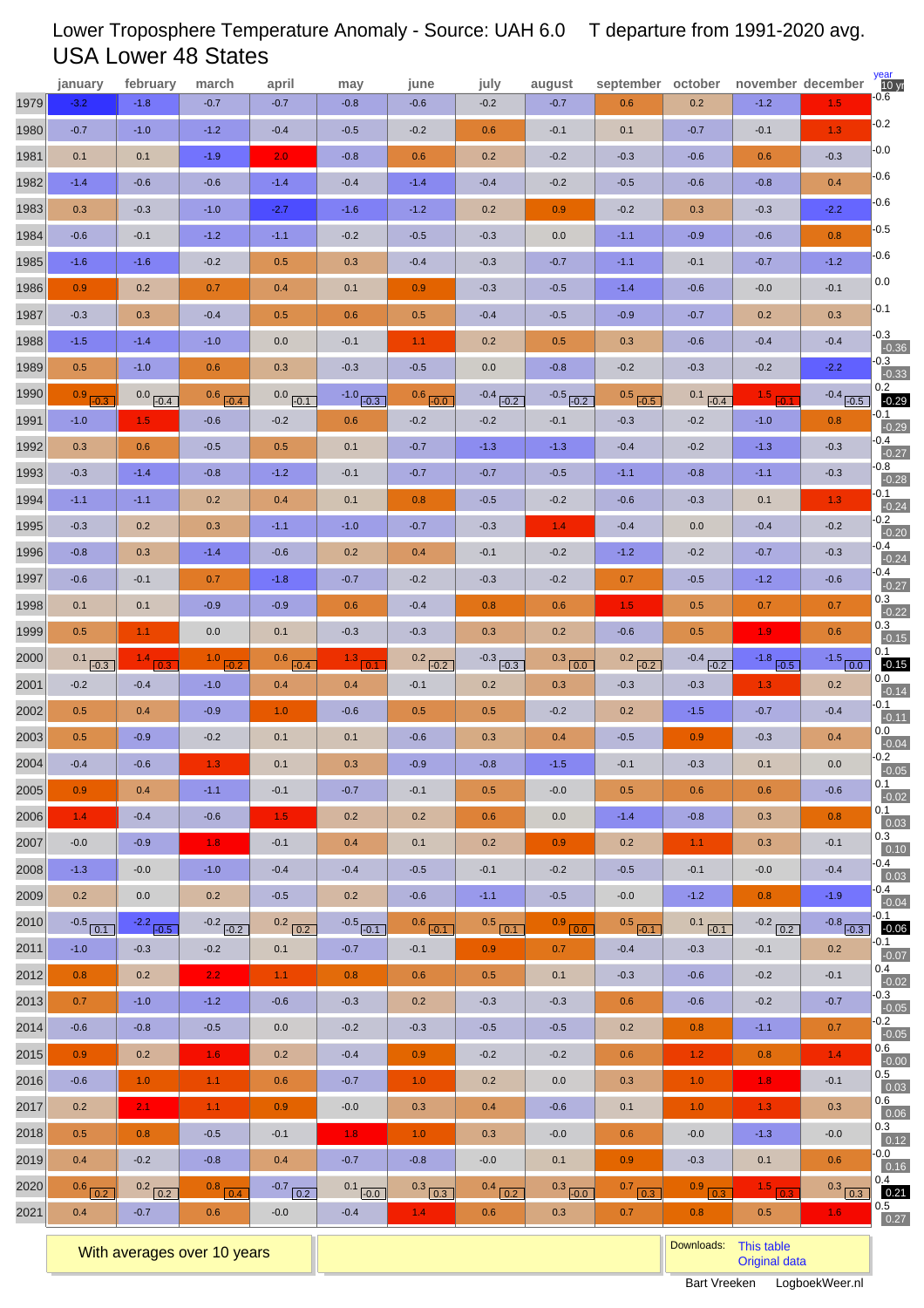# Lower Troposphere Temperature Anomaly - Source: UAH 6.0 T departure from 1991-2020 avg. Tropics Lat. 20S - 20N

|      | january                 | february                | march                   | april                   | may                     | june                    | july                    | august               | september october       |                      |                     | november december    | $\frac{year}{10}$  |
|------|-------------------------|-------------------------|-------------------------|-------------------------|-------------------------|-------------------------|-------------------------|----------------------|-------------------------|----------------------|---------------------|----------------------|--------------------|
| 1979 | $-0.5$                  | $-0.4$                  | $-0.4$                  | $-0.3$                  | $-0.5$                  | $-0.4$                  | $-0.4$                  | $-0.4$               | $-0.3$                  | $-0.2$               | $-0.2$              | $-0.4$               | -0.4               |
| 1980 | $-0.2$                  | $-0.1$                  | $-0.1$                  | $-0.1$                  | $-0.1$                  | $-0.0$                  | $-0.3$                  | $-0.4$               | $-0.3$                  | $-0.3$               | $-0.4$              | $-0.4$               | $-0.2$             |
| 1981 | $-0.5$                  | $-0.4$                  | $-0.4$                  | $-0.3$                  | $-0.3$                  | $-0.4$                  | $-0.5$                  | $-0.5$               | $-0.3$                  | $-0.2$               | $-0.2$              | $-0.3$               | $-0.4$             |
| 1982 | $-0.3$                  | $-0.4$                  | $-0.3$                  | $-0.4$                  | $-0.3$                  | $-0.3$                  | $-0.5$                  | $-0.5$               | $-0.5$                  | $-0.6$               | $-0.3$              | $-0.1$               | $-0.4$             |
| 1983 | 0.4                     | 0.3                     | 0.5                     | 0.3                     | 0.2                     | $-0.0$                  | 0.1                     | $-0.1$               | $-0.2$                  | $-0.3$               | $-0.3$              | $-0.5$               | 0.0                |
| 1984 | $-0.6$                  | $-0.4$                  | $-0.2$                  | $-0.3$                  | $-0.4$                  | $-0.5$                  | $-0.7$                  | $-0.4$               | $-0.7$                  | $-0.3$               | $-0.4$              | $-0.4$               | $-0.4$             |
| 1985 | $-0.4$                  | $-0.6$                  | $-0.6$                  | $-0.6$                  | $-0.5$                  | $-0.6$                  | $-1.0$                  | $-0.6$               | $-0.7$                  | $-0.5$               | $-0.5$              | $-0.4$               | $-0.6$             |
| 1986 | $-0.3$                  | $-0.6$                  | $-0.5$                  | $-0.3$                  | $-0.4$                  | $-0.3$                  | $-0.6$                  | $-0.3$               | $-0.4$                  | $-0.2$               | $-0.2$              | $-0.1$               | $-0.3$             |
| 1987 | 0.0                     | 0.0                     | 0.0                     | 0.2                     | $-0.1$                  | 0.3                     | 0.2                     | 0.2                  | 0.2                     | 0.3                  | 0.4                 | 0.5                  | 0.2                |
| 1988 | 0.2                     | 0.1                     | 0.4                     | $-0.0$                  | 0.1                     | $-0.3$                  | $-0.2$                  | $-0.1$               | $-0.1$                  | $-0.3$               | $-0.5$              | $-0.8$               | $-0.1$<br>$-0.26$  |
| 1989 | $-0.7$                  | $-0.8$                  | $-0.8$                  | $-0.6$                  | $-0.6$                  | $-0.6$                  | $-0.6$                  | $-0.5$               | $-0.4$                  | $-0.4$               | $-0.2$              | $-0.4$               | -0.6<br>$-0.28$    |
| 1990 | $-0.3$ $-0.2$           | $-0.4$ $-0.3$           | $-0.3$ $-0.2$           | $-0.1$ $-0.2$           | $-0.1$ $-0.3$           | $-0.1$ $-0.3$           | $-0.3$ $-0.4$           | $-0.2$ $-0.3$        | $-0.3$ $-0.3$           | $-0.1$<br>$-0.3$     | 0.0<br>$-0.2$       | $-0.1$ $-0.3$        | $-0.2$<br>$-0.28$  |
| 1991 | 0.1                     | 0.0                     | 0.1                     | $-0.1$                  | 0.1                     | 0.2                     | $-0.1$                  | $-0.2$               | $-0.1$                  | $-0.6$               | $-0.5$              | $-0.3$               | $-0.1$<br>$-0.25$  |
| 1992 | $-0.3$                  | $-0.2$                  | $-0.0$                  | $-0.0$                  | $-0.2$                  | $-0.1$                  | $-0.5$                  | $-0.4$               | $-0.5$                  | $-0.4$               | $-0.6$              | $-0.4$               | -0.3<br>$-0.25$    |
| 1993 | $-0.5$                  | $-0.6$                  | $-0.5$                  | $-0.3$                  | $-0.2$                  | $-0.1$                  | $-0.2$                  | $-0.3$               | $-0.4$                  | $-0.1$               | 0.0                 | 0.1                  | -0.2<br>$-0.28$    |
| 1994 | $-0.1$                  | $-0.2$                  | $-0.3$                  | $-0.2$                  | $-0.2$                  | $-0.2$                  | $-0.2$                  | $-0.3$               | $-0.1$                  | $-0.3$               | $-0.1$              | 0.1                  | $-0.2$<br>$-0.25$  |
| 1995 | 0.1                     | $-0.1$                  | $-0.0$                  | 0.2                     | 0.0                     | 0.2                     | $-0.0$                  | 0.2                  | 0.1                     | $-0.0$               | $-0.1$              | $-0.3$               | $0.0\,$            |
| 1996 | $-0.4$                  | $-0.2$                  | $-0.0$                  | $-0.2$                  | $-0.2$                  | $-0.1$                  | $-0.1$                  | $-0.2$               | 0.0                     | $-0.1$               | $-0.3$              | $-0.3$               | $-0.19$<br>-0.2    |
| 1997 | $-0.4$                  | $-0.4$                  | $-0.4$                  | $-0.4$                  | $-0.2$                  | $-0.1$                  | 0.3                     | 0.2                  | 0.3                     | 0.2                  | 0.2                 | 0.6                  | $-0.17$<br>-0.0    |
| 1998 | 1.0                     | 1.1                     | 1.0                     | 1.1                     | 0.9                     | 0.5                     | 0.3                     | 0.3                  | 0.2                     | 0.2                  | $-0.0$              | $-0.1$               | $-0.19$<br>$0.5\,$ |
| 1999 | $-0.3$                  | $-0.4$                  | $-0.3$                  | $-0.3$                  | $-0.5$                  | $-0.5$                  | $-0.4$                  | $-0.4$               | $-0.4$                  | $-0.4$               | $-0.4$              | $-0.4$               | $-0.12$<br>-0.4    |
| 2000 |                         |                         |                         |                         |                         |                         |                         |                      |                         |                      |                     |                      | $-0.10$<br>$-0.3$  |
| 2001 | $-0.4$ $-0.1$<br>$-0.3$ | $-0.6$ $-0.1$<br>$-0.2$ | $-0.5$ $-0.1$<br>$-0.3$ | $-0.4$ $-0.1$<br>$-0.0$ | $-0.3$ $-0.1$<br>$-0.1$ | $-0.4$ $-0.1$<br>$-0.3$ | $-0.4$ $-0.1$<br>$-0.1$ | $-0.2$ $-0.1$<br>0.1 | $-0.3$ $-0.1$<br>$-0.2$ | $-0.0$ $-0.1$<br>0.1 | $0.0$ $-0.2$<br>0.0 | $-0.1$ $-0.1$<br>0.0 | $-0.11$<br>-0.1    |
| 2002 | $-0.1$                  | 0.0                     | 0.0                     | $-0.1$                  | 0.1                     | 0.1                     | 0.3                     | 0.1                  | 0.0                     | 0.0                  | 0.1                 | 0.3                  | $-0.11$<br>0.1     |
| 2003 | 0.3                     | 0.4                     | 0.1                     | 0.1                     | 0.1                     | $-0.2$                  | $-0.0$                  | 0.0                  | $-0.0$                  | 0.2                  | 0.2                 | 0.2                  | $-0.07$<br>0.1     |
| 2004 | 0.2                     | 0.1                     | 0.2                     | $-0.0$                  | $-0.1$                  | $-0.3$                  | $-0.4$                  | $-0.1$               | $-0.3$                  | 0.0                  | 0.1                 | 0.1                  | $-0.04$<br>$-0.0$  |
| 2005 | 0.2                     | 0.4                     | 0.3                     | 0.3                     | 0.0                     | 0.2                     | 0.1                     | 0.1                  | 0.1                     | $-0.0$               | 0.1                 | $-0.0$               | $-0.02$<br>0.1     |
| 2006 | $-0.1$                  | 0.1                     | $-0.2$                  | $-0.2$                  | $-0.3$                  | $-0.2$                  | 0.1                     | 0.0                  | $-0.1$                  | 0.2                  | $-0.0$              | 0.2                  | $-0.01$<br>-0.0    |
| 2007 | 0.4                     | 0.2                     | 0.0                     | $-0.0$                  | 0.0                     | 0.0                     | 0.1                     | $-0.1$               | $-0.1$                  | $-0.2$               | $-0.2$              | $-0.4$               | 0.00<br>-0.0       |
| 2008 | $-0.4$                  | $-0.6$                  | $-0.7$                  | $-0.6$                  | $-0.6$                  | $-0.4$                  | $-0.3$                  | $-0.3$               | $-0.2$                  | $-0.1$               | $-0.1$              | $-0.2$               | 0.00<br>-0.4       |
| 2009 | $-0.3$                  | $-0.2$                  | $-0.3$                  | $-0.1$                  | $-0.2$                  | $-0.1$                  | 0.2                     | 0.2                  | 0.3                     | 0.2                  | 0.3                 | 0.3                  | $-0.09$<br>0.0     |
| 2010 | $0.5$ $0.1$             | $0.7$ 0.1               | $0.7$ $-0.0$            | $0.6$ $-0.0$            | $0.7$ $-0.0$            | $0.3$ $-0.1$            | $0.1$ $-0.0$            |                      | $-0.0$ $-0.0$           | $-0.1$ 0.0           | $-0.3$ 0.0          | $-0.5$ $-0.0$        | $-0.05$<br>0.2     |
| 2011 | $-0.6$                  | $-0.6$                  | $-0.6$                  | $-0.4$                  | $-0.2$                  | $-0.1$                  | $-0.1$                  | $0.1$ 0.0<br>$-0.0$  | $-0.1$                  | $-0.3$               | $-0.2$              | $-0.2$               | $-0.00$<br>$-0.3$  |
| 2012 | $-0.3$                  | $-0.5$                  | $-0.4$                  | $-0.4$                  | $-0.3$                  | $-0.3$                  | $-0.1$                  | $-0.1$               | $-0.0$                  | 0.0                  | 0.1                 | 0.1                  | $-0.02$<br>$-0.2$  |
| 2013 | 0.3                     | 0.1                     | 0.1                     | 0.1                     | $-0.1$                  | $-0.0$                  | $-0.2$                  | $-0.2$               | $-0.0$                  | $-0.2$               | $-0.2$              | $-0.1$               | $-0.04$<br>$-0.0$  |
| 2014 | $-0.2$                  | $-0.2$                  | $-0.1$                  | $-0.0$                  | 0.0                     | 0.3                     | 0.2                     | $-0.1$               | $-0.0$                  | 0.0                  | 0.1                 | 0.1                  | $-0.06$<br>0.0     |
| 2015 | 0.0                     | $-0.2$                  | $-0.1$                  | $-0.0$                  | 0.1                     | 0.3                     | 0.3                     | 0.4                  | 0.4                     | 0.4                  | 0.4                 | 0.5                  | $-0.05$<br>0.2     |
| 2016 | 0.8                     | 0.9                     | 1.0 <sub>1</sub>        | 0.8                     | 0.6                     | 0.2                     | 0.3                     | 0.4                  | 0.2                     | 0.3                  | 0.3                 | 0.1                  | $-0.05$<br>0.5     |
| 2017 | 0.1                     | 0.0                     | 0.0                     | 0.1                     | 0.3                     | 0.3                     | 0.3                     | 0.3                  | 0.4                     | 0.3                  | 0.1                 | 0.1                  | 0.01<br>0.2        |
|      |                         |                         |                         |                         |                         |                         |                         |                      |                         |                      |                     |                      | 0.03<br>0.0        |
| 2018 | $-0.2$                  | $-0.1$                  | $-0.0$                  | $-0.2$                  | $-0.1$                  | $-0.0$                  | 0.1                     | $-0.0$               | 0.1                     | 0.2                  | 0.3                 | 0.2                  | 0.07<br>0.3        |
| 2019 | 0.3                     | 0.3                     | 0.3                     | 0.4                     | 0.3                     | 0.5                     | 0.3                     | 0.3                  | 0.4                     | 0.2                  | 0.4                 | 0.4                  | 0.10<br>0.4        |
| 2020 | $0.5$ 0.1               | $0.6$ $0.0$             | $0.5$ 0.1               | $0.3$ $\boxed{0.1}$     | $0.5$ $\boxed{0.1}$     | $0.3$ 0.2               | $0.3$ 0.1               | $0.4$ $0.1$          | $0.3$ $0.2$             | $0.2$ $\boxed{0.1}$  | $0.2$ 0.2           | $-0.1$ $\boxed{0.1}$ | 0.11<br>-0.0       |
| 2021 | $-0.1$                  | $-0.1$                  | $-0.3$                  | $-0.3$                  | 0.1                     | $-0.1$                  | 0.1                     | 0.1                  | 0.1                     | 0.3                  | 0.1                 | 0.0                  | 0.14               |

With averages over 10 years **Downloads:** [This table](http://www.logboekweer.nl/International/TRPCS.CSV)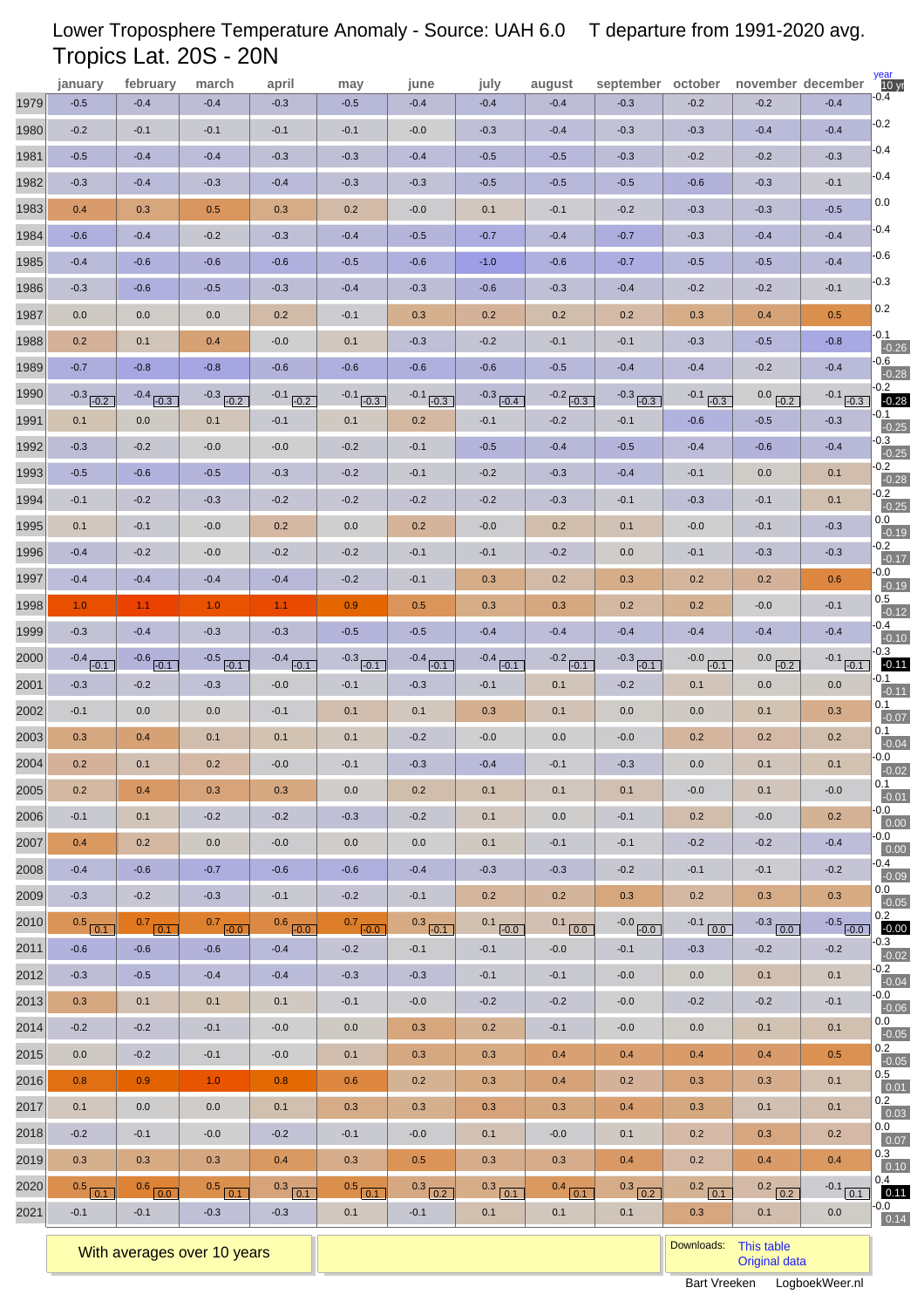#### 1979 1980 1981 1982 1983 1984 1985 1986 1987 1988 1989 1990 1991 1992 1993 1994 1995 1996 1997 1998 1999 2000 2001 2002 2003 2004 2005 2006 2007 2008 2009 2010 2011 2012 2013 2014 2015 2016 2017 2018 2019 2020 2021  $10 yr$ january february march april may june july august september october november december <mark>10 $\mathbf{y}_i$ </mark> 0.9 -0.3 0.1 0.3 -1.1 -1.2 -0.5 -0.6 -0.0 -0.3 -1.4  $0.2$   $-0.5$  0.2 -1.4 -0.7 -0.2 -0.6 -0.5 -0.5 0.5 0.8  $-0.7$   $-0.3$  0.2 -0.6 -0.1 -0.3 0.1 0.7 -0.1 0.2 0.2  $0.2$  0.1 0.5 -0.8 0.9 0.5  $-0.2$  -0.8 1.1 0.3 0.9  $0.4$   $\boxed{0.3}$  -0.5 **february** -0.3 0.8 0.4 -0.1 -0.0 -0.6 -0.2 -0.3 -0.4 -0.5 -0.6  $-2.0$   $-0.4$  1.2 -0.1 -0.6 -0.4 -0.5 -0.4 1.3 0.5 -0.1  $0.5$  0.1 0.9 -0.3 0.0 0.8 -0.1 -0.4 -0.1 -0.7  $0.1$  $-0.4$   $-0.0$  -0.4 -1.1 -0.9 -0.1  $0.0$  0.4 0.3 0.3 -0.1  $0.2$   $-0.1$  -0.3 **march** 0.2 0.3 -1.5 -0.2 -0.2 -0.6 -0.1 0.2 -1.4 -0.4 -0.3  $0.6$   $-0.4$  -0.1 -0.1  $-0.7$  -1.1 -0.1 0.0 -0.2 0.3 0.1  $0.4$   $-0.1$  -0.4 -0.4 -0.5 0.4 -0.1 0.3 0.7 -0.6 -0.1  $0.1$   $-0.1$  -0.3 -0.2 0.5 -0.5 0.1 0.5 1.0 0.6 0.4  $-0.0$  0.2 -0.8 **april** -1.1 -0.1 -0.1 -0.9 -1.1 -0.6 -0.2 -0.2 0.1 -0.1 0.3  $-0.3$   $-0.3$  -0.4 -0.6  $0.0$  -0.6 -0.4 0.3 -0.7 0.4 -1.1  $0.0$   $-0.3$  -0.2 0.5 -0.3 -0.0 1.3 0.3 0.3 -1.1 -0.5  $0.6$  0.1 -0.5 -0.3 -0.1 0.5 -0.6 0.9 0.4 0.6 0.7  $\frac{0.8}{0.2}$  0.3 **may** -1.1 0.2 -0.7 -0.4 0.3 -0.6 -1.0 -0.1 -0.3 0.6 0.5  $0.5$   $-0.1$  -0.4 -0.3  $-0.5$  -0.1 -0.0  $0.2$  -0.2 1.5 0.4  $-0.1$  0.1 -0.7 0.6 0.8 -0.3 0.4 -0.8 0.6 -0.6 -0.9  $0.0$   $-0.1$  -0.8 -0.8 0.4 0.3 0.0 1.3 0.2 -0.3 0.3  $-0.2$  0.0 0.0 **june** -0.6 -0.1 -0.8 -0.9 -0.6  $-0.1$  -0.8 -0.6 -0.5 0.4 -0.6  $0.1$   $-0.4$  0.9 -0.4  $-0.2$  -0.3 -0.5 -0.1 -1.3 0.1 -0.6  $-1.0$   $-0.3$  0.1 1.5 -0.1 1.4 -0.2 -0.6 -1.6 0.4 -0.1  $-0.1$  0.1 0.0  $-0.2$  0.1 0.4 0.4 0.9 0.3 -0.6 0.1  $1.0<sub>r</sub>$  -0.8 0.2 **july** -1.2 -0.7 -0.4 -1.5 -1.3 -1.3 -0.4 -1.6 -1.3 0.3 -1.6  $-0.7$   $-1.0$  -0.1 -0.2  $0.1$  -0.0 -0.5 -0.2 -0.8 -0.3 0.5  $-0.3$   $-0.2$  -0.7 0.6 0.4 -0.3 0.5 -0.1 -0.0 -0.6 0.6  $-0.5$   $-0.0$  -0.2 -1.1 0.2 0.3 -0.6 0.9 0.8 1.1 0.5  $0.3$   $\boxed{0.2}$  0.8 **august** -1.0 0.2 -0.5 0.2 -0.7 -0.9 -0.5 -1.1 -0.6 -1.0 -1.7  $-0.2$   $-0.7$  -0.0 -0.7  $-0.2$  -0.6 0.6 -0.3 -0.7 0.8 0.2  $-0.7$   $-0.2$  0.4 0.3 -0.4 -0.2 0.1 0.8 0.7 -1.7 1.4  $-0.1$  0.1 0.2 -0.3 0.8 -1.0 -0.4 0.1 0.7  $0.1$  -0.0  $0.2$  0.0 -0.0 **september** -0.8 1.0 0.5 -1.6 0.6 -2.3 -1.2 -0.4 -1.3 0.3 -0.2  $-0.9$   $-0.6$  -0.6 -1.1 -1.1 -0.9 0.3 0.4 -0.6 0.4 0.1  $0.4$   $-0.3$  -0.5 0.3 0.7 -0.5 0.3 0.2 0.5 0.1 0.4  $-0.6$  0.1 -0.2 0.6 0.8 0.1 -0.6 -0.2 0.4 -0.0 0.3  $0.6$  0.2 0.4 **october** -0.4 -0.4 -0.9 -1.3 -0.2 -0.2 -1.4 -1.5 -0.4 1.0 -0.0  $-0.2$   $-0.5$  0.4 -1.2  $-0.5$  -1.0 0.2 0.4 -0.6 0.6 -0.2  $-0.2$   $-0.2$  -0.9 0.8 -0.9 0.5 0.4 0.3 0.4 0.4 -0.5  $-0.9$   $-0.0$  -0.8 0.2 0.8 0.6 0.4 0.2 0.7 0.2 0.2  $-0.0$   $\boxed{0.2}$  0.1 -0.1 0.2 -0.6 -0.1 -0.2 0.1 -0.2 0.1 0.1 -0.3 -0.8  $1.0$   $-0.1$  -0.3 -1.3  $-0.0$  -0.4 0.0  $-0.2$  -0.3 0.5 -1.6  $0.0$   $-0.4$  -0.2 0.5 -0.0 -0.3 0.3 0.6 -0.2 0.2 0.6  $-1.0$  0.1 -0.2 0.4 -0.2 0.6 0.6 0.0 -0.2 0.4 0.2  $\frac{1.3}{0.3}$  -0.3 -0.2 -0.5 0.4 -0.7 -0.6 0.3 -0.2 -0.5 0.2 0.3 -0.1  $0.4$   $-0.0$  -1.4 -1.0  $-0.3$  0.0 0.3 -0.0 0.6 0.4 -0.7  $0.2$   $-0.2$  -0.4 -0.4 0.7 -0.4 0.4 -0.9 -0.1 0.1 0.3  $0.0$   $-0.1$  -0.7 -0.0 0.1 0.3 0.2 0.4 0.3 1.1 0.8  $0.1$  0.3 -0.1  $-0.5$  0.1 -0.3 -0.6 -0.4 -0.7 -0.6 -0.5 -0.5  $0.0$ -0.5  $0.1$ -0.0  $-0.7$  $-0.4$ -0.5  $0.1$ -0.0 -0.4 0.5 -0.2 -0.1  $-0.2$  0.3 0.0  $0.1$  0.3  $0.0$  $0.1$ -0.3  $0.1$  $-0.2$ -0.3 -0.3 0.3 0.2 -0.1 0.4 0.5 0.3 0.4  $\overline{0.4}$  $0.1$ -0.40 -0.41 -0.43 -0.40  $-0.41$ -0.41 -0.38 -0.34 -0.29 -0.28 -0.23  $-0.19$  $-0.19$ -0.21 -0.11  $-0.07$ -0.02 0.02 0.03 0.08 -0.01 0.02 0.02 0.01  $-0.05$ -0.02  $-0.01$  $-0.05$ -0.01 0.03 0.09 0.12 0.18  $\boxed{0.19}$

#### Lower Troposphere Temperature Anomaly - Source: UAH 6.0 Australia T departure from 1991-2020 avg.

With averages over 10 years **Downloads:** [This table](http://www.logboekweer.nl/International/AUSTR.CSV) with averages over 10 years **Downloads:** This table with a straight and the straight of the straight and the straight and the straight and the straight and the straight a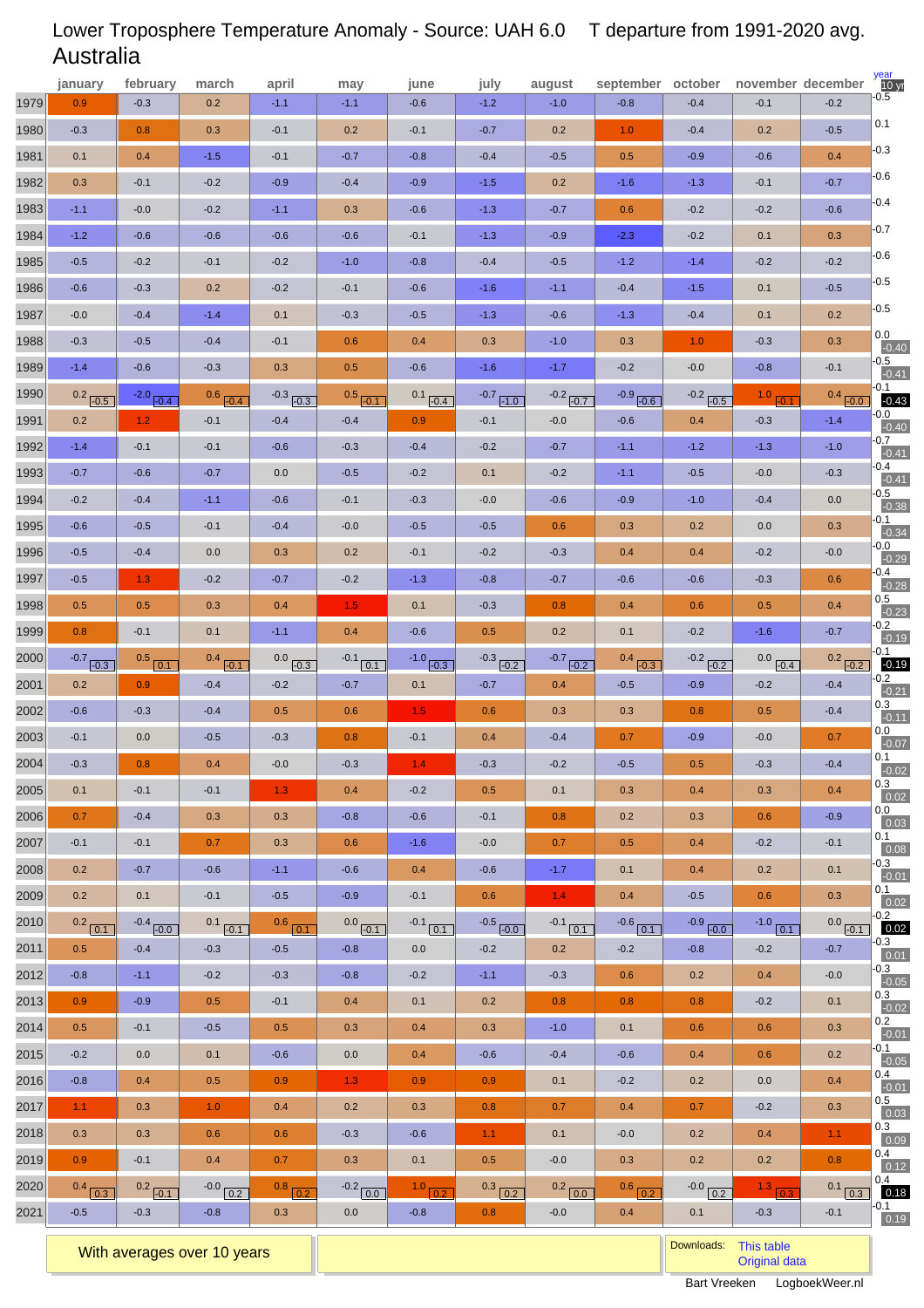# Lower Troposphere Temperature Anomaly - Source: UAH 6.0 T departure from 1991-2020 avg. Globe Land minus Ocean

|      | january              | february               | march                | april                  | may                  | june                | july                | august                            | september october      |                         | november december    |                         | year<br>10 <sub>yr</sub> |
|------|----------------------|------------------------|----------------------|------------------------|----------------------|---------------------|---------------------|-----------------------------------|------------------------|-------------------------|----------------------|-------------------------|--------------------------|
| 1979 | $-0.2$               | $-0.2$                 | $-0.2$               | $-0.2$                 | $-0.2$               | $-0.3$              | $-0.4$              | $-0.2$                            | $-0.2$                 | $-0.2$                  | 0.1                  | 0.3                     | $-0.2$                   |
| 1980 | $-0.3$               | $-0.0$                 | $-0.3$               | $-0.1$                 | $-0.1$               | $-0.3$              | 0.1                 | 0.0                               | $-0.1$                 | $-0.1$                  | 0.2                  | 0.1                     | $-0.1$                   |
| 1981 | 0.3                  | $-0.1$                 | $-0.1$               | 0.2                    | $-0.2$               | $-0.1$              | 0.2                 | 0.2                               | 0.1                    | $-0.2$                  | $-0.0$               | 0.2                     | 0.0                      |
| 1982 | $-0.4$               | $-0.4$                 | $-0.8$               | $-0.2$                 | $-0.1$               | $-0.5$              | $-0.0$              | $-0.2$                            | $-0.1$                 | $-0.2$                  | $-0.2$               | 0.2                     | $-0.3$                   |
| 1983 | 0.0                  | $-0.2$                 | $-0.5$               | $-0.5$                 | $-0.2$               | $-0.4$              | $-0.3$              | 0.1                               | 0.3                    | 0.0                     | 0.1                  | $-0.2$                  | $-0.2$                   |
| 1984 | $-0.1$               | $-0.3$                 | $-0.2$               | $-0.3$                 | 0.1                  | $-0.0$              | $-0.2$              | $-0.2$                            | $-0.3$                 | $-0.3$                  | $-0.2$               | $-0.7$                  | $-0.2$                   |
| 1985 | 0.0                  | $-0.2$                 | $-0.2$               | 0.0                    | $-0.1$               | $-0.1$              | $-0.4$              | 0.0                               | 0.0                    | $-0.2$                  | $-0.4$               | $-0.1$                  | $-0.1$                   |
| 1986 | 0.2                  | 0.0                    | $-0.1$               | $-0.0$                 | $-0.1$               | $-0.1$              | $-0.3$              | $-0.3$                            | $-0.2$                 | $-0.2$                  | $-0.4$               | $-0.3$                  | $-0.2$                   |
| 1987 | 0.1                  | 0.2                    | $-0.4$               | $-0.3$                 | $-0.4$               | $-0.3$              | $-0.1$              | $-0.4$                            | $-0.1$                 | $-0.2$                  | $-0.2$               | 0.0                     | $-0.2$                   |
| 1988 | $-0.1$               | $-0.4$                 | $-0.2$               | $-0.0$                 | $-0.1$               | 0.2                 | 0.1                 | 0.2                               | 0.3                    | 0.3                     | $-0.1$               | 0.2                     | 0.0<br>$-0.12$           |
| 1989 | $-0.2$               | $-0.3$                 | 0.1                  | $-0.1$                 | $-0.2$               | $-0.3$              | $-0.1$              | $-0.2$                            | 0.1                    | 0.1                     | $-0.5$               | $-0.1$                  | -0.1<br>$-0.12$          |
| 1990 | $-0.2$ $-0.0$        | $-0.2$ $-0.2$          | $0.2$ $-0.2$         | $-0.2$ $-0.1$          | $-0.1$ $-0.1$        | $-0.1$ $-0.2$       | $-0.1$ $-0.1$       | $-0.3$ $-0.1$                     | $-0.2$ $-0.0$          | $-0.0$ $-0.1$           | 0.1<br>$-0.2$        | $0.0$ $-0.1$            | -0.1<br>$-0.12$          |
| 1991 | $-0.3$               | 0.1                    | $-0.3$               | 0.1                    | $-0.1$               | 0.0                 | 0.1                 | 0.1                               | 0.1                    | $-0.0$                  | 0.0                  | 0.0                     | -0.0<br>$-0.13$          |
| 1992 | 0.0                  | $-0.0$                 | $-0.2$               | $-0.3$                 | $-0.3$               | $-0.3$              | $-0.4$              | $-0.2$                            | $-0.6$                 | $-0.2$                  | $-0.3$               | $-0.1$                  | -0.2<br>$-0.13$          |
| 1993 | 0.0                  | $-0.1$                 | $-0.1$               | $-0.4$                 | $-0.3$               | $-0.4$              | $-0.2$              | $-0.3$                            | $-0.3$                 | $-0.3$                  | $-0.5$               | $-0.1$                  | $-0.2$<br>$-0.14$        |
| 1994 | $-0.2$               | $-0.8$                 | $-0.2$               | 0.0                    | $-0.0$               | 0.2                 | 0.0                 | $-0.0$                            | 0.0                    | 0.1                     | 0.1                  | $-0.0$                  | -0.1<br>$-0.12$          |
| 1995 | 0.1                  | 0.2                    | $-0.1$               | $-0.2$                 | $-0.3$               | 0.0                 | 0.3                 | 0.3                               | $-0.1$                 | 0.0                     | 0.2                  | $-0.3$                  | $0.0\,$                  |
| 1996 | $-0.4$               | $-0.1$                 | $-0.5$               | $-0.3$                 | $-0.1$               | $-0.0$              | $-0.0$              | $-0.0$                            | $-0.3$                 | $-0.2$                  | 0.0                  | 0.0                     | $-0.11$<br>-0.2          |
| 1997 | $-0.1$               | $-0.2$                 | $-0.2$               | $-0.1$                 | $-0.4$               | $-0.0$              | $-0.2$              | $-0.2$                            | $-0.1$                 | $-0.1$                  | $-0.2$               | $-0.2$                  | $-0.11$<br>$-0.2$        |
| 1998 | $-0.5$               | 0.2                    | $-0.5$               | $-0.2$                 | 0.0                  | 0.1                 | 0.1                 | 0.1                               | $-0.1$                 | 0.1                     | $-0.1$               | 0.1                     | $-0.11$<br>-0.1          |
| 1999 | 0.2                  | 0.4                    | $-0.1$               | $-0.1$                 | 0.0                  | 0.2                 | 0.1                 | 0.1                               | 0.2                    | 0.0                     | $-0.0$               | 0.2                     | $-0.12$<br>0.1           |
| 2000 |                      |                        |                      |                        |                      |                     |                     |                                   |                        |                         |                      |                         | $-0.09$<br>-0.0          |
| 2001 | $-0.2$ $-0.1$<br>0.1 | $0.0$ $-0.0$<br>$-0.2$ | $-0.1$ $-0.2$<br>0.1 | $0.4$ $-0.1$<br>$-0.1$ | $-0.0$ $-0.2$<br>0.2 | $0.1$ $-0.0$<br>0.1 | $0.0$ $-0.0$<br>0.1 | $0.1$ $-0.0$<br>$-0.0$            | $0.1$ $-0.1$<br>$-0.1$ | $-0.3$ $-0.1$<br>$-0.3$ | $-0.2$ $-0.1$<br>0.1 | $-0.1$ $-0.1$<br>$-0.2$ | $-0.08$<br>-0.0          |
| 2002 | 0.2                  | 0.2                    | 0.2                  | $-0.1$                 | 0.0                  | $-0.1$              | 0.1                 | $-0.3$                            | $-0.1$                 | $-0.1$                  | 0.0                  | $-0.4$                  | $-0.08$<br>-0.0          |
| 2003 | 0.3                  | $-0.1$                 | $-0.2$               | $-0.1$                 | $-0.1$               | $-0.2$              | $-0.1$              | $-0.0$                            | 0.1                    | 0.1                     | $-0.5$               | 0.3                     | $-0.06$<br>-0.0          |
| 2004 | $-0.1$               | 0.3                    | 0.1                  | $-0.1$                 | $-0.1$               | $-0.2$              | $-0.5$              | $-0.3$                            | $-0.1$                 | $-0.2$                  | 0.1                  | $-0.2$                  | $-0.04$<br>$-0.1$        |
| 2005 | 0.0                  | $-0.4$                 | $-0.0$               | 0.2                    | $-0.1$               | 0.1                 | 0.0                 | $-0.0$                            | 0.1                    | 0.2                     | 0.2                  | 0.3                     | $-0.04$<br>0.0           |
| 2006 | $-0.1$               | 0.1                    | $-0.0$               | $-0.0$                 | $-0.1$               | 0.1                 | 0.0                 | 0.1                               | 0.0                    | $-0.1$                  | 0.0                  | 0.1                     | $-0.04$<br>0.0           |
| 2007 | 0.4                  | $-0.0$                 | 0.1                  | 0.3                    | 0.4                  | 0.2                 | 0.1                 | 0.2                               | 0.2                    | 0.1                     | 0.1                  | $-0.0$                  | $-0.03$<br>0.2           |
| 2008 | $-0.3$               | $-0.1$                 | 0.7                  | 0.3                    | 0.3                  | 0.2                 | 0.1                 | 0.1                               | $-0.0$                 | 0.3                     | 0.2                  | $-0.1$                  | 0.01<br>0.1              |
| 2009 | 0.1                  | 0.3                    | 0.1                  | 0.0                    | 0.0                  | $-0.1$              | $-0.2$              | $-0.0$                            | 0.2                    | $-0.3$                  | 0.1                  | $-0.2$                  | 0.03<br>0.0              |
| 2010 | $0.2$ $\boxed{0.1}$  | $-0.1$ 0.0             | $0.1$ $0.1$          | $-0.0$ $0.0$           | $0.0$ $\boxed{0.1}$  | $-0.1$ $-0.0$       | $-0.1$ $-0.0$       |                                   | $-0.0$ $0.0$           |                         | $0.2$ 0.0            | $0.2$ $-0.0$            | 0.02<br>0.0              |
| 2011 | $-0.1$               | $-0.3$                 | $-0.0$               | 0.1                    | 0.0                  | 0.1                 | 0.2                 | $0.0$ $\underline{(-0.0)}$<br>0.2 | 0.2                    | $0.1$ $-0.0$<br>0.2     | 0.0                  | 0.0                     | 0.02<br>0.1              |
| 2012 | $-0.2$               | $-0.1$                 | $-0.1$               | 0.3                    | 0.3                  | 0.2                 | 0.1                 | 0.0                               | 0.0                    | $-0.1$                  | 0.2                  | $-0.2$                  | 0.03<br>0.0              |
| 2013 | $-0.0$               | $-0.0$                 | 0.1                  | $-0.2$                 | 0.2                  | 0.2                 | $-0.0$              | 0.2                               | 0.3                    | 0.3                     | 0.3                  | 0.1                     | 0.04<br>0.1              |
| 2014 | 0.0                  | $-0.3$                 | $-0.1$               | 0.1                    | 0.1                  | $-0.2$              | $-0.3$              | $-0.0$                            | 0.1                    | 0.1                     | $-0.2$               | 0.1                     | 0.05<br>-0.0             |
| 2015 | 0.1                  | 0.3                    | 0.2                  | $-0.1$                 | 0.0                  | 0.0                 | $-0.1$              | $-0.3$                            | $-0.2$                 | 0.2                     | 0.2                  | 0.2                     | 0.06<br>0.0              |
| 2016 | 0.0                  | 0.3                    | 0.3                  | $0.2\,$                | 0.0                  | $-0.1$              | 0.0                 | 0.2                               | 0.1                    | $-0.2$                  | 0.1                  | 0.0                     | 0.06<br>0.1              |
| 2017 | 0.2                  | 0.4                    | 0.5                  | $-0.0$                 | $-0.0$               | $-0.0$              | 0.0                 | $-0.1$                            | 0.0                    | 0.1                     | $-0.1$               | 0.3                     | 0.06<br>0.1              |
| 2018 |                      |                        |                      |                        |                      |                     |                     |                                   |                        |                         |                      |                         | 0.06<br>0.2              |
|      | 0.3                  | $-0.1$                 | 0.3                  | 0.3                    | 0.3                  | 0.2                 | 0.3                 | 0.2                               | $-0.0$                 | 0.1                     | $-0.2$               | 0.1                     | 0.06<br>0.0              |
| 2019 | $-0.1$               | $-0.0$                 | 0.1                  | $-0.1$                 | $-0.1$               | $-0.2$              | 0.1                 | $-0.0$                            | 0.0                    | 0.3                     | 0.1                  | 0.3                     | 0.06<br>0.1              |
| 2020 | $0.1$ 0.0            | $0.2$ 0.0              | $-0.0$ $\boxed{0.1}$ | $0.1$ $\boxed{0.1}$    | $0.0$ $\boxed{0.1}$  | $0.0\sqrt{0.0}$     | $0.1$ 0.0           | $0.0$ $0.0$                       | $0.2$ 0.1              | $0.1$ 0.1               | $0.3$ $0.1$          | $-0.2$<br>0.1           | 0.07                     |
| 2021 | 0.2                  | $-0.1$                 | 0.2                  | $-0.0$                 | 0.0                  | 0.3                 | 0.4                 | 0.3                               | 0.3                    | 0.3                     | 0.2                  | $-0.0$                  | $\frac{0.2}{0.08}$       |

With averages over 10 years **Downloads:** [This table](http://www.logboekweer.nl/International/LMINO.CSV) with averages over 10 years **Downloads:** This table with averages over 10 years **Downloads:** This table with averages over 10 years **Downloads:** Original downloads: Criti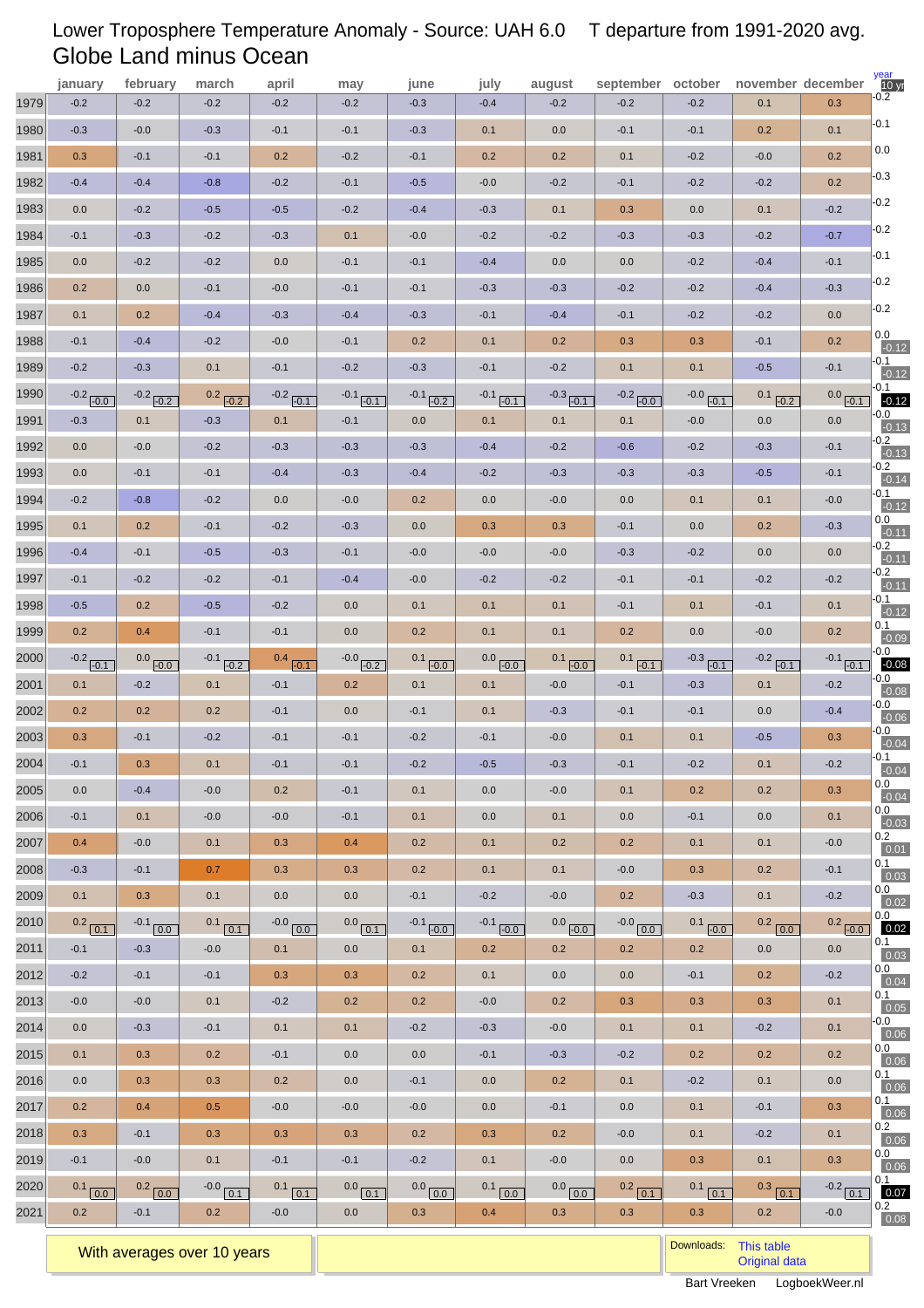# Lower Troposphere Temperature Anomaly - Source: UAH 6.0 T departure from 1991-2020 avg. Arctic Area Lat. 60N - 90N

|      | january           | february             | march            | april         | may           | june             | july             | august             | september october  |               | november december |                              | year<br>10 <sub>yr</sub> |
|------|-------------------|----------------------|------------------|---------------|---------------|------------------|------------------|--------------------|--------------------|---------------|-------------------|------------------------------|--------------------------|
| 1979 | $-0.5$            | $-2.0$               | $-0.6$           | $-0.8$        | $-0.8$        | $-0.8$           | $-0.2$           | $-0.3$             | $-0.2$             | $-0.2$        | $-0.3$            | $-0.5$                       | -0.6                     |
| 1980 | 0.5               | 1.4                  | $-0.1$           | $-0.7$        | $-0.2$        | $-0.3$           | $-0.8$           | $-0.0$             | $-0.4$             | 0.5           | $-1.3$            | $-0.5$                       | $-0.2$                   |
| 1981 | 1.4               | $-0.2$               | $-0.2$           | $-0.2$        | $-0.3$        | $-0.4$           | $-0.5$           | 0.0                | $-0.3$             | 0.2           | 0.3               | $-0.2$                       | $-0.0$                   |
| 1982 | $-1.2$            | 0.2                  | $-1.0$           | $-0.9$        | $-1.6$        | $-0.9$           | $-0.4$           | $-0.7$             | $-1.0$             | $-1.1$        | $-1.2$            | $-0.5$                       | $-0.9$                   |
| 1983 | $-0.7$            | $-0.4$               | 0.0              | $-0.7$        | $-1.2$        | $-0.7$           | $-0.3$           | $-0.3$             | $-0.3$             | $-0.8$        | $-0.2$            | 0.1                          | $-0.5$                   |
| 1984 | $-0.9$            | $-0.5$               | $-0.5$           | $-1.5$        | $-0.3$        | $-0.0$           | 0.0              | $-0.3$             | $-0.2$             | 0.1           | $-0.8$            | $-0.5$                       | $-0.5$                   |
| 1985 | 0.6               | $-1.1$               | $-1.6$           | $-2.0$        | $-0.7$        | $-0.7$           | $-0.9$           | $-0.9$             | $-0.3$             | $-0.7$        | 0.5               | 0.8                          | $-0.6$                   |
| 1986 | $-0.8$            | 0.2                  | $-1.2$           | $-1.2$        | $-0.8$        | $-0.4$           | $-0.7$           | $-1.1$             | $-1.0$             | $-0.5$        | $-0.5$            | $-1.0$                       | $-0.8$                   |
| 1987 | $-0.3$            | $-0.9$               | $-0.6$           | $-0.9$        | $-0.9$        | $-0.8$           | $-0.5$           | $-0.6$             | $-1.0$             | 0.5           | $-1.0$            | $-0.4$                       | $-0.6$                   |
| 1988 | $-0.6$            | 0.1                  | $-0.3$           | $-1.6$        | $-0.1$        | 0.1              | 0.3              | 0.0                | 0.1                | $-0.3$        | $-0.8$            | $-0.2$                       | $-0.3$<br>$-0.48$        |
| 1989 | $-2.3$            | $-0.3$               | $-0.5$           | 0.1           | $-0.8$        | $-0.4$           | $-0.1$           | $-0.1$             | $-0.1$             | $-0.5$        | $-1.0$            | 0.0                          | $-0.5$<br>$-0.47$        |
| 1990 | $-1.0$ $-0.6$     | $-1.5$ $-0.4$        | $-0.1$ $-0.6$    | $-0.4$ $-0.9$ | $-0.3$ $-0.7$ | $-0.1$ $-0.4$    | $-0.0$ $-0.3$    | $-0.2$ $-0.4$      | $-0.6$ $-0.5$      | $-1.0$ $-0.4$ | $-1.6$ $-0.6$     | $-1.0,$<br>$\overline{-0.3}$ | -0.7<br>$-0.52$          |
| 1991 | $-0.5$            | $-0.2$               | $-0.1$           | $-0.6$        | 0.1           | $-0.0$           | 0.5              | 0.2                | 0.1                | $-0.6$        | $-0.5$            | $-0.9$                       | $-0.2$<br>$-0.54$        |
| 1992 | $-0.2$            | $-0.4$               | $-0.2$           | $-1.7$        | $-1.6$        | $-1.1$           | $-1.2$           | $-1.2$             | $-1.1$             | $-1.1$        | $-1.0$            | $-0.8$                       | -1.0<br>$-0.54$          |
| 1993 | $-1.3$            | 0.1                  | $-0.9$           | $-0.9$        | $-0.1$        | $-0.5$           | $-0.1$           | $-0.6$             | $-1.1$             | $-0.7$        | $-0.8$            | $-1.2$                       | $-0.7$<br>$-0.57$        |
| 1994 | $-1.1$            | $-0.7$               | $-1.0$           | $-0.3$        | $-0.5$        | $-0.7$           | 0.0              | $-0.2$             | $-0.5$             | $-0.4$        | $-1.0$            | $-0.6$                       | $-0.6$<br>$-0.58$        |
| 1995 | 0.3               | 0.3                  | $-0.9$           | 1.0           | 0.1           | $-0.1$           | $-0.2$           | 0.4                | 0.4                | $-1.1$        | 0.8               | $-0.6$                       | $0.0\,$<br>$-0.52$       |
| 1996 | 0.3               | $-0.2$               | 0.8              | $-0.3$        | $-0.8$        | $-0.8$           | $-0.6$           | $-0.9$             | $-0.3$             | $-0.5$        | 0.9               | $-0.0$                       | $-0.2$<br>$-0.46$        |
| 1997 | $-0.9$            | $-1.0$               | $-0.2$           | 0.1           | $-0.6$        | $-0.2$           | $-0.3$           | $-0.1$             | 0.3                | 0.0           | $-0.4$            | $-0.7$                       | $-0.3$<br>$-0.43$        |
| 1998 | $-0.1$            | $-1.5$               | $-0.3$           | $-0.1$        | $-0.2$        | 0.5              | 0.8              | 0.4                | $-0.2$             | $-0.5$        | 0.1               | $-0.0$                       | -0.1<br>$-0.42$          |
| 1999 | $-1.0$            | $-0.3$               | $-0.1$           | $-0.2$        | $-0.0$        | 0.0              | $-0.1$           | $-0.4$             | 0.3                | $-0.4$        | $-0.2$            | $-0.6$                       | $-0.2$<br>$-0.39$        |
| 2000 | $-1.1$ $-0.6$     | $0.1$ $-0.4$         | $0.2$ $-0.3$     | $0.2$ $-0.3$  | $-0.5$ $-0.4$ | $-0.4$ $-0.3$    | $-0.0$ $-0.1$    | $-0.1$ $-0.3$      | $-0.5$ $-0.3$      | $0.0$ $-0.5$  | $0.2$ $-0.2$      | $0.0$ $-0.5$                 | $-0.2$<br>$-0.34$        |
| 2001 | $-0.3$            | $-0.3$               | $-0.2$           | $-0.4$        | $-0.1$        | 0.0              | 0.1              | 0.5                | 0.1                | $-0.7$        | $-0.3$            | 0.6                          | -0.1<br>$-0.33$          |
| 2002 | $-0.1$            | $-1.6$               | 0.7              | $-0.6$        | 0.3           | 0.0              | $-0.2$           | $-0.3$             | $-0.2$             | 0.6           | 0.7               | 0.5                          | -0.0<br>$-0.23$          |
| 2003 | 0.3               | $-0.2$               | 0.2              | 0.1           | 0.1           | $-0.1$           | 0.2              | 0.6                | 0.3                | 0.9           | $-0.6$            | 0.3                          | 0.1<br>$-0.15$           |
| 2004 | 0.4               | 0.3                  | $-0.1$           | 0.2           | 0.2           | $-0.3$           | $-0.3$           | $-0.0$             | $-0.4$             | $-0.3$        | $-0.4$            | $-1.2$                       | $-0.2$<br>$-0.11$        |
| 2005 | 0.7               | 0.4                  | 0.6              | 0.5           | 0.5           | 0.1              | 0.1              | 0.1                | $-0.5$             | 0.3           | 0.7               | 1.0                          | 0.4<br>$-0.07$           |
| 2006 | $-0.1$            | 0.6                  | 0.5              | $-0.8$        | 0.0           | 0.3              | $-0.1$           | 0.1                | 1.0                | $-0.2$        | 0.0               | 0.4                          | 0.1<br>$-0.04$           |
| 2007 | $-0.2$            | 0.0                  | $-0.1$           | 1.0           | $-0.6$        | 0.5              | 0.5              | 0.3                | $-0.6$             | 0.3           | $-0.2$            | 0.3                          | 0.1<br>0.00              |
| 2008 | $-0.7$            | $-0.4$               | $-0.3$           | $-0.3$        | 0.4           | $-0.3$           | $-0.1$           | 0.1                | 0.0                | $-0.5$        | $-0.3$            | 0.3                          | $-0.2$<br>$-0.01$        |
| 2009 | 0.3               | $-0.1$               | $-0.3$           | $-0.4$        | $-0.3$        | $-0.4$           | $-0.3$           | $-0.4$             | 0.1                | $-0.1$        | $-0.4$            | 0.9                          | -0.1<br>$\boxed{0.01}$   |
| 2010 | $0.8$ $0.1$       | $0.7$ $-0.1$         | $0.3$ 0.1        | $0.9$ $-0.0$  | $1.1_{ 0.2}$  | $-0.1$ $-0.0$    | $0.4$ 0.0        | $0.6$ $0.2$        | $0.3$ 0.0          | $0.4$ $0.1$   | $0.3$ $-0.1$      | $0.6$ 0.4                    | 0.5<br>0.07              |
| 2011 | 0.9 <sub>0</sub>  | $-0.8$               | 0.2              | $-0.1$        | 0.2           | 0.2              | 0.2              | 0.1                | 0.3                | $-0.2$        | $-0.4$            | $-0.6$                       | -0.0<br>0.08             |
| 2012 | $-0.1$            | 0.8                  | $-0.3$           | 0.6           | 0.5           | 1.2              | 0.2              | $-0.3$             | 0.3                | 0.2           | 0.4               | $-0.1$                       | 0.3<br>0.11              |
| 2013 | 0.2               | $-0.3$               | $-0.6$           | $-0.7$        | $-0.4$        | 0.4              | 0.1              | $-0.1$             | $-0.0$             | 0.1           | $-0.8$            | 0.2                          | $-0.2$<br>0.08           |
| 2014 | 0.6               | 1.0                  | 0.5              | $-0.2$        | 0.2           | $-0.3$           | 0.0              | 0.1                | $-0.6$             | $-0.2$        | 0.7               | 0.1                          | 0.2<br>0.11              |
| 2015 | $-0.2$            | $-0.2$               | $-0.1$           | 0.1           | 0.2           | 0.1              | $-0.1$           | $-0.4$             | $-0.1$             | 0.3           | $-0.4$            | $-0.5$                       | $-0.1$                   |
| 2016 | $2.1^{\circ}$     | 1.3                  | 1.3              | $1.5$         | 0.8           | 0.6              | 0.2              | 0.6                | 1.0                | 1.4           | 0.7               | $-0.1$                       | 0.06<br>0.9              |
| 2017 | 0.7               | 1.1                  | 1.1 <sub>2</sub> | $-0.1$        | $-0.2$        | $-0.2$           | $-0.4$           | 0.3                | 0.9                | 0.5           | 0.4               | 1.3                          | 0.14<br>0.4              |
| 2018 | 1.0 <sub>1</sub>  | 0.9                  | $-0.6$           | 0.6           | $-0.2$        | 0.5              | 0.1              | $-0.1$             | 0.0                | 0.8           | 0.4               | 0.5                          | 0.18<br>0.3              |
| 2019 | $-0.5$            | 0.8                  | 0.7              | 0.5           | 0.7           | 0.6              | 0.2              | 0.3                | 0.5                | 0.7           | 0.3               | 0.5                          | 0.23<br>0.4              |
| 2020 |                   | $-0.3$ $\boxed{0.4}$ | $-0.9$ 0.1       | $0.6$ $0.3$   | $0.8$ 0.3     | $0.5$ 0.4        |                  |                    |                    | $0.9$ $0.4$   | 11 02             | 0.4 <sub>1</sub>             | 0.29<br>0.3              |
| 2021 | $-0.2$ 0.5<br>0.5 | 0.1                  | $-0.8$           | 0.0           | $-0.0$        | 0.6 <sub>0</sub> | $0.3$ 0.1<br>0.4 | $0.3$ $0.1$<br>0.8 | $0.2$ $0.2$<br>0.0 | 0.6           | $-0.4$            | 0.2<br>0.0                   | 0.27<br>0.2              |
|      |                   |                      |                  |               |               |                  |                  |                    |                    |               |                   |                              | 0.28                     |

With averages over 10 years **Downloads:** [This table](http://www.logboekweer.nl/International/NOPOL.CSV)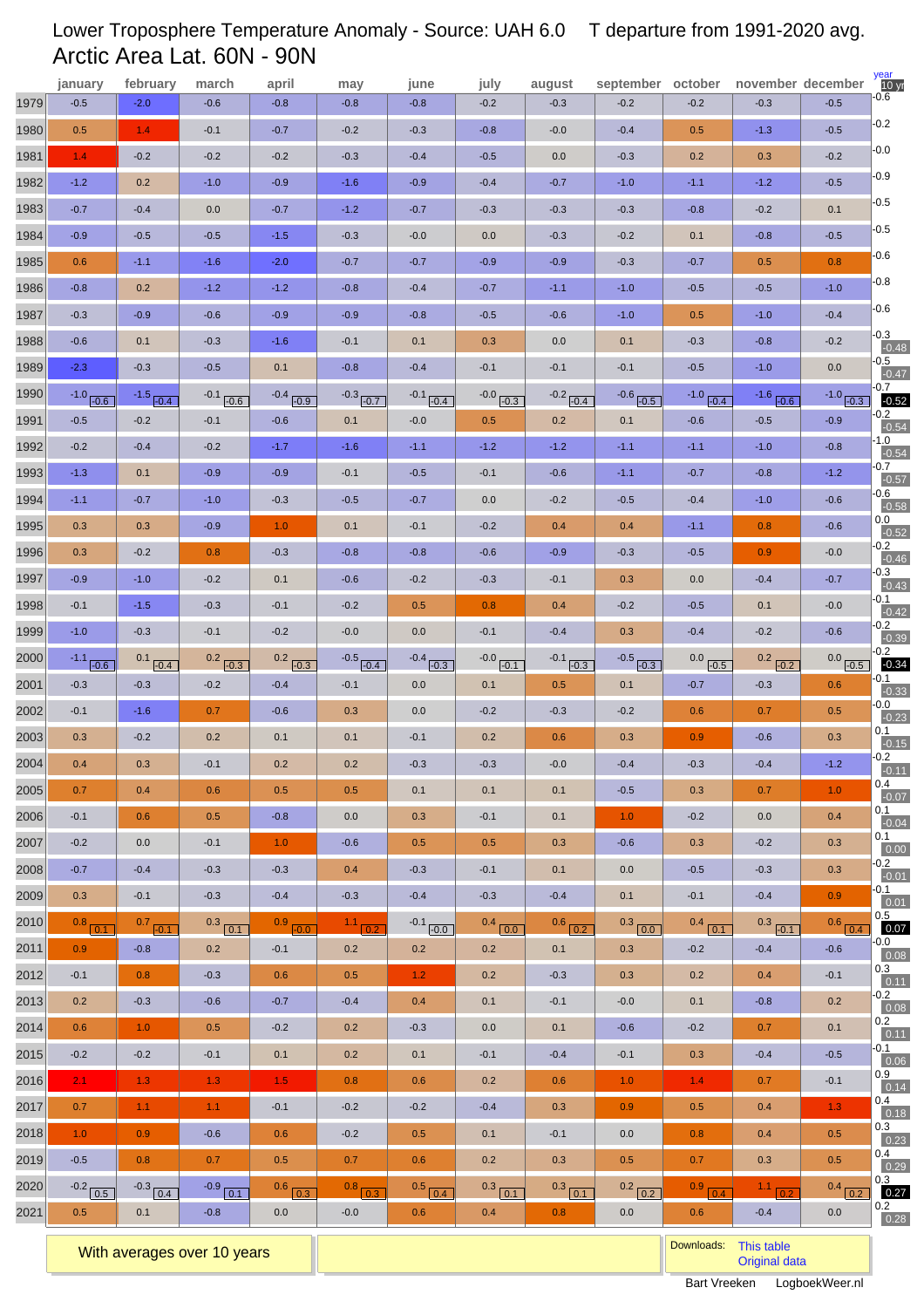# Lower Troposphere Temperature Anomaly - Source: UAH 6.0 T departure from 1991-2020 avg. Antarctic Area Lat. 60S - 90S

|      | january                 | february             | march                   | april                   | may                  | june                | july               | august                        | september                  | october                 | november december      |                                      | year<br>10 <sub>yr</sub>  |
|------|-------------------------|----------------------|-------------------------|-------------------------|----------------------|---------------------|--------------------|-------------------------------|----------------------------|-------------------------|------------------------|--------------------------------------|---------------------------|
| 1979 | $-0.2$                  | $-0.8$               | $-0.5$                  | $-0.3$                  | 0.1                  | $-1.0$              | $-0.9$             | $-1.0$                        | $-0.1$                     | $-0.3$                  | $-0.8$                 | 0.7                                  | -0.4                      |
| 1980 | 0.6                     | 0.5                  | 0.9                     | 1.3                     | 0.7                  | $-0.2$              | 1.5                | 1.1                           | 1.2                        | $-0.8$                  | $-0.0$                 | $-0.8$                               | 0.5                       |
| 1981 | $-0.5$                  | 0.2                  | 1.0                     | $-0.4$                  | 0.1                  | $-0.0$              | 1.0                | 1.1                           | 0.9                        | $-0.3$                  | $-1.4$                 | $-0.2$                               | 0.1                       |
| 1982 | 0.2                     | $-0.4$               | $-1.2$                  | $-1.1$                  | 0.6                  | 0.3                 | $-0.1$             | $-0.7$                        | $-1.0$                     | $-0.4$                  | 0.1                    | 0.4                                  | $-0.3$                    |
| 1983 | 0.2                     | $-0.3$               | $-0.6$                  | 0.3                     | 1.3                  | 0.4                 | $-0.8$             | $-0.2$                        | 1.2                        | $-0.8$                  | $-1.5$                 | $-0.9$                               | $-0.1$                    |
| 1984 | 0.2                     | $-0.4$               | 0.5                     | 0.1                     | 1.7 <sub>z</sub>     | $-0.9$              | $-0.8$             | 0.3                           | $-0.3$                     | $-0.4$                  | $-0.6$                 | 0.8                                  | 0.0                       |
| 1985 | 0.2                     | $-1.3$               | $-0.5$                  | $-0.0$                  | $-0.7$               | 0.4                 | $-0.4$             | 0.1                           | $-0.5$                     | $-0.6$                  | $-1.0$                 | $-1.2$                               | $-0.5$                    |
| 1986 | $-0.4$                  | 0.8                  | 0.1                     | 0.0                     | 0.2                  | $-0.4$              | 0.3                | $-0.3$                        | $-0.6$                     | $-0.6$                  | $-0.1$                 | $-0.5$                               | $-0.1$                    |
| 1987 | 0.0                     | $-0.0$               | $-0.4$                  | $-0.5$                  | $-0.1$               | 0.7                 | 0.7                | $-0.8$                        | $-0.3$                     | 0.1                     | $-0.6$                 | $-0.2$                               | $-0.1$                    |
| 1988 | 0.3                     | $-0.7$               | 0.2                     | 0.4                     | 0.2                  | 0.6                 | 0.3                | 0.8                           | 0.9                        | 0.7                     | $-0.4$                 | 0.2                                  | 0.3<br>$-0.06$            |
| 1989 | $-0.4$                  | $-0.1$               | $-0.2$                  | $-0.3$                  | $-1.3$               | $-0.8$              | 0.2                | 0.3                           | 0.6                        | 0.2                     | $-0.7$                 | 1.3                                  | -0.1<br>$-0.02$           |
| 1990 | $0.6$ $0.0$             | $-0.4$ $-0.2$        | $-0.7$ $-0.2$           | $0.3$ $-0.1$            | $0.6$ $0.3$          | $-0.5$ $-0.0$       | $2.0$ $0.2$        | $-0.6$ $0.0$                  | $-0.4$<br>$\overline{0.1}$ | $-0.2$ $-0.2$           | $0.0\,$<br>$-0.6$      | 0.5 <sub>1</sub><br>$\overline{0.0}$ | 0.1<br>$-0.07$            |
| 1991 | $-0.4$                  | 0.5                  | $-0.3$                  | 0.7                     | 0.0                  | 1.3                 | 1.5 <sub>1</sub>   | 1.0                           | 0.2                        | 0.4                     | $-0.3$                 | 1.0                                  | 0.5<br>$-0.03$            |
| 1992 | 0.4                     | 0.1                  | $-0.0$                  | 0.0                     | 0.8                  | 0.8                 | 0.6                | 0.1                           | $-1.1$                     | $-0.3$                  | $-0.3$                 | $-0.2$                               | 0.1<br>0.00               |
| 1993 | 0.4                     | $-0.1$               | $-0.4$                  | $-0.3$                  | $-0.7$               | $-0.0$              | $-0.2$             | 0.3                           | $-0.3$                     | $-0.2$                  | $-0.3$                 | $-0.8$                               | $-0.2$<br>$-0.01$         |
| 1994 | $-0.7$                  | $-0.9$               | $-0.5$                  | $-0.1$                  | $-0.7$               | 0.8                 | 0.4                | $-1.0$                        | 0.5                        | $-0.2$                  | 0.3                    | $-0.3$                               | $-0.2$<br>$-0.03$         |
| 1995 | $-0.8$                  | $-0.3$               | $-0.0$                  | 0.2                     | $-0.5$               | 0.2                 | 1.3                | 0.5                           | $-0.4$                     | 0.1                     | $-0.6$                 | $-0.2$                               | -0.1                      |
| 1996 | $-0.4$                  | 0.0                  | 0.1                     | 0.6                     | $-1.0$               | 0.2                 | 0.5                | 2.4                           | 1.4                        | 0.1                     | 0.4                    | $-0.0$                               | 0.01<br>0.4               |
| 1997 | $-0.2$                  | $-0.3$               | 0.3                     | $-0.4$                  | $-0.4$               | 0.9                 | $-0.6$             | $-0.7$                        | $-0.9$                     | $-0.1$                  | 0.8                    | 0.2                                  | 0.06<br>-0.1              |
| 1998 | $-0.2$                  | 0.6                  | $-0.8$                  | $-0.7$                  | 0.9                  | 0.9                 | $-0.5$             | 0.4                           | 0.1                        | $-0.7$                  | $-0.8$                 | $-0.5$                               | 0.06<br>-0.1              |
| 1999 | $-0.8$                  | $-0.1$               | $-0.2$                  | $-0.9$                  | $-0.7$               | 0.3                 | $-0.1$             | $-0.2$                        | 0.3                        | 0.0                     | $-0.6$                 | $-1.2$                               | 0.02<br>$-0.3$            |
| 2000 |                         |                      |                         |                         |                      |                     |                    |                               |                            |                         |                        |                                      | $-0.01$<br>-0.1           |
| 2001 | $-1.4$ $-0.4$<br>$-0.1$ | $-0.3$ $-0.1$<br>0.0 | $-0.4$ $-0.2$<br>$-0.1$ | $-0.7$ $-0.2$<br>$-0.1$ | $-0.1$ $-0.2$<br>0.6 | $0.6$ 0.6<br>$-0.1$ | $0.5$ $0.3$<br>0.4 | $0.0$ $\boxed{0.3}$<br>$-0.8$ | $0.6$ 0.1<br>$-0.5$        | $-0.4$ $-0.1$<br>$-0.3$ | $0.3$ $-0.1$<br>$-0.8$ | $-0.4$ $-0.2$<br>$-0.7$              | $-0.03$<br>-0.2           |
| 2002 | 0.2                     | 0.2                  | 1.0                     | 0.7                     | 1.5 <sub>1</sub>     | 0.8                 | 0.1                | 0.2                           | 1.2                        | 0.9                     | 0.4                    | 0.4                                  | $-0.10$<br>0.6            |
| 2003 | 0.7                     | 0.5                  | 0.2                     | 0.1                     | $-0.8$               | $-0.7$              | $-0.5$             | 0.0                           | 0.3                        | $-0.7$                  | $-0.0$                 | 0.3                                  | $-0.04$<br>-0.0           |
| 2004 | 0.3                     | 0.3                  | 0.2                     | $-0.2$                  | $-0.5$               | 0.0                 | $-1.5$             | $-1.0$                        | $-0.3$                     | $-0.0$                  | $-0.3$                 | 0.3                                  | $-0.02$<br>$-0.2$         |
| 2005 | 0.6                     | $-0.1$               | $-0.0$                  | $-0.2$                  | 0.1                  | 0.3                 | $-0.0$             | $-0.1$                        | 0.2                        | 0.5                     | $-0.1$                 | 0.8                                  | $-0.03$<br>0.2            |
| 2006 | 0.1                     | $-0.1$               | 0.1                     | 0.1                     | $-1.0$               | $-0.1$              | $-0.8$             | 0.2                           | $-0.3$                     | 0.0                     | $-0.1$                 | $-0.9$                               | $-0.00$<br>$-0.2$         |
| 2007 | 0.4                     | $-0.3$               | 0.3                     | 0.2                     | 0.6                  | 0.8                 | 0.8                | $-0.1$                        | $-0.8$                     | $-0.3$                  | 0.2                    | $-0.4$                               | $-0.06$<br>0.1<br>$-0.04$ |
| 2008 | $-0.5$                  | $-0.7$               | $-0.1$                  | 0.8                     | 0.2                  | $-0.9$              | $-0.1$             | $-0.8$                        | $-0.1$                     | $-0.8$                  | $-0.5$                 | $-0.5$                               | $-0.3$                    |
| 2009 | $-0.1$                  | $-0.3$               | 0.5                     | $-0.5$                  | 0.6 <sub>0</sub>     | 0.3                 | 1.4 <sub>1</sub>   | 0.0                           | $-0.4$                     | $-0.3$                  | 0.5                    | 0.0                                  | $-0.06$<br>0.1<br>$-0.01$ |
| 2010 | $0.7$ 0.2               | $0.5$ 0.0            | $0.3$ $0.2$             | $-0.6$ 0.0              | $-0.8$ 0.0           | $-1.0$ $-0.0$       | $-1.4$ $-0.2$      | $-1.1$ $-0.3$                 | $0.3$ $-0.0$               | $-0.1$ $-0.1$           | $-0.7$ $-0.1$          | $-0.1$ $-0.1$                        | -0.3<br>$-0.03$           |
| 2011 | $-0.1$                  | $-0.3$               | 0.3                     | 0.3                     | $-0.1$               | 0.1                 | 1.2 <sub>1</sub>   | 1.0 <sub>1</sub>              | 0.6                        | $-0.2$                  | 0.2                    | $-0.3$                               | 0.2                       |
| 2012 | $-0.6$                  | $-0.0$               | 0.3                     | $-0.0$                  | $-0.1$               | $-0.6$              | $-1.3$             | $-0.3$                        | $-0.4$                     | 0.5                     | 0.6                    | 1.4 <sub>1</sub>                     | 0.01<br>$-0.0$            |
| 2013 | 1.3 <sub>1</sub>        | $-0.1$               | $-0.4$                  | $-0.2$                  | $-0.6$               | $-0.4$              | $-1.0$             | 0.3                           | 1.1 <sub>1</sub>           | 0.2                     | $-0.2$                 | 0.9                                  | $-0.05$<br>0.1            |
| 2014 | 0.4                     | $-0.3$               | $-0.3$                  | $-0.3$                  | 0.7                  | $-0.8$              | $-0.2$             | 0.0                           | 0.5                        | 0.1                     | 0.0                    | $-0.6$                               | $-0.04$<br>$-0.1$         |
| 2015 | $-0.1$                  | 0.0                  | 0.1                     | $-0.6$                  | 0.2                  | $-0.9$              | $-1.3$             | $-0.7$                        | $-1.0$                     | $-0.3$                  | $-0.6$                 | 0.2                                  | $-0.02$<br>-0.4           |
| 2016 | $-0.5$                  | $-0.5$               | $-0.4$                  | 0.2                     | 1.0 <sub>1</sub>     | $-1.1$              | 0.1                | 0.6                           | $-0.2$                     | 1.1 <sub>1</sub>        | 1.3                    | 0.6                                  | $-0.08$<br>0.2            |
| 2017 | 0.6                     | 0.5                  | 0.1                     | $-0.2$                  | 0.6                  | $-1.3$              | $-0.8$             | $-0.4$                        | $-0.7$                     | 1.0                     | 0.3                    | 0.2                                  | $-0.04$<br>$-0.0$         |
| 2018 | 0.1                     | 0.2                  | 0.1                     | 0.9                     | $-0.2$               | $-0.1$              | 0.3                | 0.2                           | $-0.6$                     | $-0.4$                  | $-0.3$                 | $-0.3$                               | $-0.05$<br>-0.0           |
| 2019 | $-0.1$                  | 0.6                  | 0.2                     | 0.3                     | $-0.2$               | $-0.2$              | 0.5                | 0.4                           | $-0.0$                     | 0.8                     | 1.3                    | 1.4                                  | $-0.02$<br>0.4            |
| 2020 |                         |                      |                         |                         |                      |                     |                    |                               |                            |                         | $-0.21$                | $-0.1$                               | 0.01<br>0.2               |
|      | $0.7$ $0.2$             | $0.8$ $0.1$          | $-0.3$ $-0.0$           | $0.9$ $0.1$             | $0.6$ $0.2$          | $-0.1$ $-0.5$       | $0.6$ $-0.2$       | $-0.6$ 0.1                    | $0.4$ $-0.0$               | $-0.5$ 0.2              | 0.2                    | 0.3                                  | 0.06<br>$-0.2$            |
| 2021 | $-0.7$                  | $-0.2$               | 0.3                     | $-0.1$                  | $-0.0$               | $-1.2$              | $-0.0$             | $-0.1$                        | 0.3                        | 0.1                     | $-0.7$                 | $-0.4$                               | 0.01                      |

With averages over 10 years **Downloads:** [This table](http://www.logboekweer.nl/International/SOPOL.CSV) with averages over 10 years **Downloads:** This table with averages over 10 years **Downloads:** This table with averages over 10 years **Downloads:** Original downloads: Criti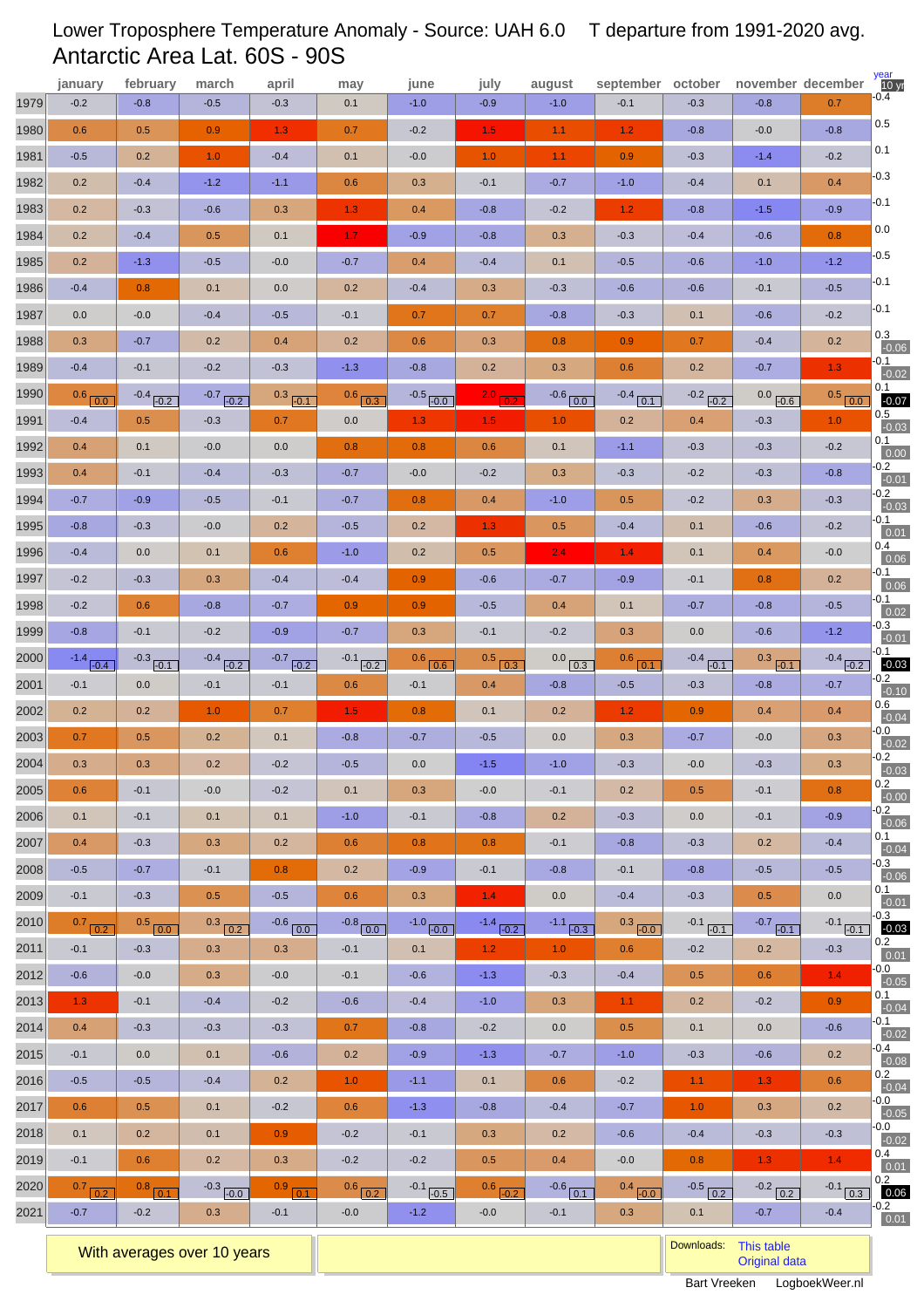# Lower Troposphere Temperature Anomaly - Source: UAH 6.0 T departure from 1991-2020 avg. **Antarctica**

|      | january               | february              | march                | april               | may                 | june                    | july                | august              | september     | october                 |                  | november december          | year<br>10 <sub>yr</sub><br>$-0.8$ |
|------|-----------------------|-----------------------|----------------------|---------------------|---------------------|-------------------------|---------------------|---------------------|---------------|-------------------------|------------------|----------------------------|------------------------------------|
| 1979 | $-0.2$                | $-1.3$                | $-1.3$               | 0.3                 | $-0.4$              | $-1.6$                  | $-2.2$              | $-1.7$              | $-0.6$        | $-1.0$                  | $-1.0$           | 0.8                        |                                    |
| 1980 | 0.5                   | 0.3                   | 1.3                  | 2.0                 | 0.9                 | $-0.2$                  | 2.8                 | 1.8                 | 2.2           | $-1.1$                  | 0.4              | $-0.7$                     | 0.8                                |
| 1981 | $-0.7$                | 0.2                   | 1.7                  | $-1.4$              | $-0.2$              | 0.1                     | 2.1 <sub>1</sub>    | 2.7                 | 1.4           | $-0.3$                  | $-1.8$           | $-0.1$                     | 0.3                                |
| 1982 | $-0.1$                | $-0.4$                | $-2.6$               | $-1.8$              | 0.4                 | $-0.6$                  | 0.5                 | $-1.5$              | $-2.1$        | $-1.1$                  | 0.5              | 1.0                        | $-0.6$                             |
| 1983 | 0.0                   | $-0.5$                | $-1.1$               | 0.5                 | 2.2                 | 0.2                     | $-1.7$              | $-0.2$              | 1.7           | $-1.2$                  | $-2.6$           | $-1.5$                     | -0.4                               |
| 1984 | 0.0                   | $-1.0$                | 0.8                  | 0.2                 | 2.4                 | $-1.5$                  | $-0.7$              | $-0.2$              | $-0.4$        | $-1.4$                  | $-1.2$           | 1.2                        | -0.1                               |
| 1985 | 0.5                   | $-1.9$                | $-0.1$               | 0.4                 | $-1.0$              | 0.6                     | $-1.7$              | 0.4                 | $-0.8$        | $-1.4$                  | $-2.1$           | $-1.7$                     | $-0.7$                             |
| 1986 | $-0.2$                | 2.0                   | 0.4                  | $-0.1$              | 0.3                 | $-1.2$                  | $-0.1$              | $-0.6$              | $-1.0$        | $-0.6$                  | $-0.8$           | $-0.8$                     | $-0.2$                             |
| 1987 | 0.7                   | $-0.5$                | $-0.6$               | $-0.6$              | $-0.6$              | 1.4                     | 1.0                 | $-2.4$              | $-0.4$        | 0.3                     | $-1.3$           | $-0.6$                     | $-0.3$                             |
| 1988 | 0.4                   | $-0.8$                | 0.4                  | 0.1                 | 0.7                 | 1.3                     | $-0.2$              | 0.7                 | 1.1           | 1.3                     | $-0.8$           | $-0.5$                     | 0.3<br>$-0.18$                     |
| 1989 | $-0.6$                | $-0.3$                | $-0.4$               | $-0.2$              | $-2.5$              | $-2.0$                  | $-0.4$              | 0.2                 | 1.1           | 0.5                     | $-1.4$           | 2.1                        | $-0.3$<br>$-0.13$                  |
| 1990 | $0.6$ $0.1$           | $-0.3$ $-0.4$         | $-0.7$ $-0.2$        | $0.5$ $-0.2$        | $0.9$ $0.3$         | $-0.9$ $-0.2$           | 2.6 0.0             | $-0.9$ $-0.2$       | $-1.0$ $-0.0$ | 0.2<br>$-0.4$           | $0.1$ $-1.1$     | $0.9$ $-0.0$               | 0.2<br>$-0.20$                     |
| 1991 | $-0.3$                | 1.2 <sub>2</sub>      | $-0.3$               | 1.4                 | $-0.5$              | 1.9 <sub>1</sub>        | 2.3 <sub>1</sub>    | 1.7 <sub>z</sub>    | 0.3           | 0.0                     | $-0.6$           | 1.7                        | $0.7\,$<br>$-0.15$                 |
| 1992 | 0.3                   | 0.1                   | $-0.1$               | $-0.3$              | 0.8                 | 1.0                     | 0.5                 | $-0.0$              | $-2.2$        | $-0.5$                  | $-0.9$           | $-1.1$                     | -0.2<br>$-0.11$                    |
| 1993 | 0.3                   | $-0.5$                | $-0.8$               | $-0.9$              | $-1.8$              | $-1.1$                  | $-0.8$              | $-0.5$              | $-0.8$        | $-0.7$                  | $-1.1$           | $-1.3$                     | -0.8<br>$-0.16$                    |
| 1994 | $-0.8$                | $-1.5$                | $-1.2$               | $-0.0$              | $-1.6$              | 1.9 <sub>1</sub>        | 0.9                 | $-1.5$              | 0.4           | $-0.2$                  | $-0.3$           | $-1.0$                     | $-0.4$<br>$-0.18$                  |
| 1995 | $-1.5$                | $-0.4$                | $-0.1$               | 0.0                 | $-1.1$              | $-0.4$                  | 2.7 <sub>z</sub>    | 0.7                 | $-1.0$        | $-0.4$                  | $-0.7$           | $-0.6$                     | $-0.2$<br>$-0.13$                  |
| 1996 | $-0.7$                | 0.2                   | $-0.1$               | 1.1                 | $-2.0$              | $-0.4$                  | 0.7                 | 3.4                 | 2.1           | $-0.2$                  | 0.3              | 0.1                        | 0.4<br>$-0.07$                     |
| 1997 | $-0.2$                | $-0.6$                | 0.1                  | $-0.8$              | $-1.1$              | 1.0                     | $-1.8$              | $-1.5$              | $-1.3$        | $-0.3$                  | 1.1              | 0.6                        | -0.4<br>$-0.08$                    |
| 1998 | $-0.6$                | 0.5                   | $-1.3$               | $-1.9$              | 0.4                 | 0.8                     | $-0.9$              | 0.4                 | $-0.5$        | $-1.0$                  | $-1.0$           | $-0.8$                     | -0.5<br>$-0.16$                    |
| 1999 | $-0.5$                | $-0.3$                | $-0.4$               | $-2.2$              | $-1.4$              | 0.9                     | $-0.6$              | $-0.1$              | 0.5           | $-0.2$                  | $-1.1$           | $-2.5$                     | $-0.6$<br>$-0.19$                  |
| 2000 | $-2.1$ $-0.6$         | $-0.9$ $-0.2$         | $-1.0$ $-0.5$        | $-0.5$ $-0.4$       | $-0.6$ $-0.9$       | $1.2$ 0.7               | $0.5$ $0.4$         | $0.5$ $0.3$         | 1.3 .0.1      | $-0.9$ $-0.4$           | $0.8$ $-0.3$     | $-0.0$ $-0.5$              | $-0.1$<br>$-0.22$                  |
| 2001 | 0.0                   | 0.3                   | 0.1                  | $-0.2$              | 0.9                 | 0.2                     | 0.8                 | $-1.6$              | $-0.3$        | $-0.7$                  | $-1.0$           | $-0.7$                     | -0.2<br>$-0.32$                    |
| 2002 | 0.7                   | $-0.4$                | 1.4                  | 1.4                 | 3.0 <sub>1</sub>    | 1.4                     | 1.0                 | $-0.1$              | 1.3           | 1.5                     | 0.3              | 0.0                        | 1.0<br>$-0.20$                     |
| 2003 | 0.7                   | 1.4                   | 0.8                  | $-0.1$              | $-0.9$              | $-0.9$                  | $-0.7$              | $-0.5$              | 0.4           | $-0.8$                  | $-0.3$           | 0.9                        | $-0.0$<br>$-0.12$                  |
| 2004 | 0.6                   | 1.0 <sub>1</sub>      | 0.4                  | 0.0                 | $-0.5$              | $-0.1$                  | $-2.6$              | $-1.2$              | $-1.0$        | 0.3                     | $-0.5$           | 0.9                        | $-0.2$<br>$-0.10$                  |
| 2005 | 0.8                   | $0.0\,$               | $0.5\,$              | $-0.7$              | $-0.1$              | 0.6                     | 0.0                 | $-0.6$              | 0.7           | 0.6                     | $-0.5$           | 1.7                        | 0.3<br>$-0.05$                     |
| 2006 | $-0.1$                | $-0.4$                | 0.3                  | 0.3                 | $-1.4$              | $-0.2$                  | $-1.3$              | 1.2                 | $-0.5$        | $-0.2$                  | $-0.1$           | $-1.3$                     | $-0.3$<br>$-0.12$                  |
| 2007 | 0.5                   | $-0.5$                | 0.8                  | 0.8                 | 2.3                 | $1.8$                   | 1.6                 | 0.3                 | $-0.3$        | $-0.1$                  | 0.4              | $-1.2$                     | 0.5<br>$-0.02$                     |
| 2008 | $-1.1$                | $-1.5$                | 0.4                  | 1.7                 | 0.4                 | $-1.5$                  | $-0.1$              | $-1.5$              | $-0.3$        | $-1.3$                  | $-0.7$           | $-0.6$                     | -0.5<br>$-0.02$                    |
| 2009 | 0.0                   | 0.4                   | 0.8                  | $-0.3$              | 1.8                 | 1.3 <sub>1</sub>        | 2.8                 | 0.3                 | 0.3           | $-0.3$                  | 0.5              | 0.2                        | 0.6<br>0.10                        |
| 2010 | $1.2$ 0.3             | $0.7$ 0.1             | $0.6$ 0.6            | $-0.9$ $0.2$        | $-0.6$ 0.5          | $-1.8$ 0.1              | $-2.5$ $-0.1$       | $-1.9$ $-0.6$       | $0.3$ $0.1$   | $-0.1$ $-0.1$           | $-1.3$ $-0.3$    | $0.1$ $-0.0$               | $-0.5$<br>0.06                     |
| 2011 | 0.5                   | $-0.0$                | 0.4                  | 1.0                 | 0.1                 | $-0.1$                  | $2.1 -$             | $2.1^{\circ}$       | 0.8           | 0.0                     | 1.0              | $-0.4$                     | $0.6\,$<br>0.15                    |
| 2012 | $-0.7$                | $-0.0$                | 0.2                  | 0.3                 | 0.1                 | $-1.0$                  | $-2.2$              | $-0.5$              | $-0.8$        | 1.0                     | 1.2              | 2.1                        | $-0.0$<br>0.05                     |
| 2013 | 1.4 <sub>1</sub>      | $-0.4$                | $-0.6$               | $-0.7$              | $-0.7$              | 0.5                     | $-0.9$              | 1.2                 | 3.1           | 0.9                     | 0.8              | 1.4                        | 0.5<br>0.10                        |
| 2014 | 0.9                   | $-0.3$                | $-0.7$               | $-0.6$              | 1.5 <sub>1</sub>    | $-0.6$                  | $-0.8$              | $-0.2$              | $1.4$         | 0.1                     | 0.4              | $-0.8$                     | 0.0                                |
| 2015 | $-0.1$                | 0.1                   | 0.1                  | $-0.8$              | $-0.4$              | $-0.9$                  | $-1.9$              | $-1.6$              | $-1.9$        | 0.2                     | $-0.4$           | 0.1                        | 0.12<br>$-0.6$                     |
| 2016 | $-0.9$                | $-0.8$                | $-0.3$               | 0.1                 | 1.5                 | $-1.9$                  | $-0.7$              | 1.6                 | $-0.7$        | 0.9                     | 1.9              | 1.0                        | 0.03<br>0.1                        |
| 2017 | 0.5                   | 0.9                   | 0.3                  | $-0.5$              | 0.9                 | $-2.4$                  | $-1.0$              | $-1.1$              | $-1.2$        | 1.4                     | 0.4              | 0.3                        | 0.08<br>-0.1                       |
| 2018 | 0.6                   | 0.1                   | 0.2                  | 1.8                 | 0.4                 | 0.3                     | 0.5                 | 1.0                 | $-0.9$        | $-0.1$                  | $-0.5$           | 0.4                        | 0.01<br>0.3                        |
| 2019 | $-0.3$                | 1.1 <sub>1</sub>      | 0.4                  | 0.3                 | $-0.5$              | $-1.5$                  | 1.0                 | 0.4                 | $-0.4$        | 1.3                     | 1.7 <sub>z</sub> | $1.6$                      | 0.09<br>0.4                        |
| 2020 |                       |                       |                      |                     |                     |                         |                     |                     | $1.0$ $0.1$   |                         | 0.1              | $-0.7$                     | 0.07<br>0.3                        |
| 2021 | $0.9$ $0.3$<br>$-1.0$ | $0.5$ $0.1$<br>$-0.8$ | $-1.0$ $-0.1$<br>0.7 | $1.4$ 0.2<br>$-0.6$ | $1.2$ 0.4<br>$-0.7$ | $-0.0$ $-0.8$<br>$-1.5$ | $1.3$ $-0.3$<br>0.3 | $-0.3$ $0.3$<br>0.4 | 0.7           | $-0.3$ $0.5$<br>$0.9\,$ | 0.7<br>$-0.7$    | $\overline{0.5}$<br>$-0.2$ | 0.16<br>$-0.2$                     |
|      |                       |                       |                      |                     |                     |                         |                     |                     |               |                         |                  |                            | 0.08                               |

With averages over 10 years **Downloads:** [This table](http://www.logboekweer.nl/International/LandSP.CSV)